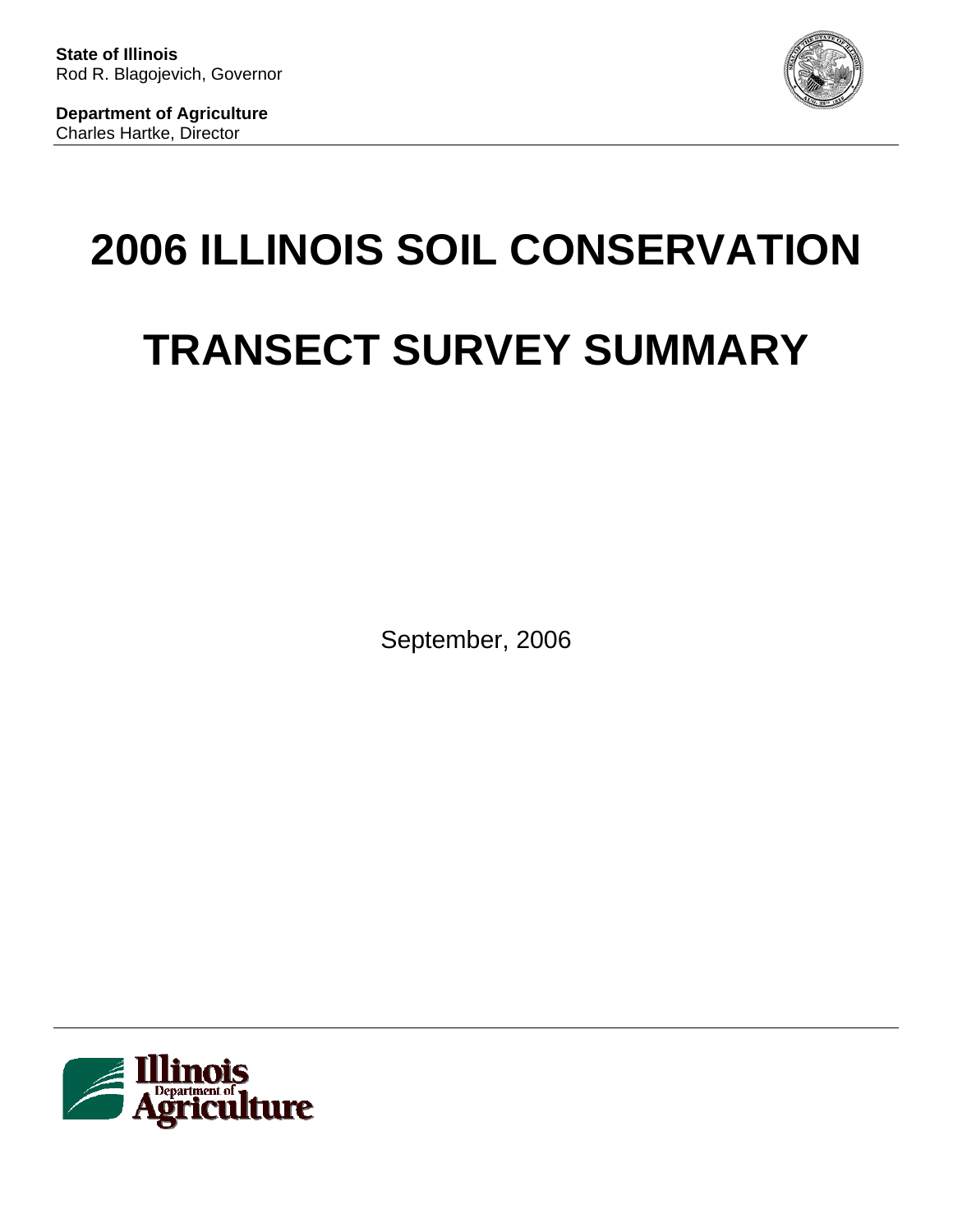## **2006 ILLINOIS SOIL CONSERVATION TRANSECT SURVEY SUMMARY**

- ❖ Introduction
- Transect Survey Background
- ❖ Soil Savings Trends
- ❖ Tillage System Trends
- Ephemeral Concentrated Flow Erosion Trends
- ❖ Summary

Table 1 – Percent of Points Surveyed with Relative Soil Loss by T Value (1994 –2006)

Table 2 – Percent of Points Surveyed With Each Tillage System, by Year (Corn, Soybeans and Small Grain) (1994-2006)

Table 3 – Percent of Points Surveyed With Indicated Tillage Systems Used For Each Crop (1994 – 2006)

## **2006 SOIL EROSION AND CROP TILLAGE TRANSECT SURVEY COUNTY SUMMARY REPORTS**

- Report 1 Percent (Number) of Points Surveyed With Soil Loss Relative to T
- Report2 Percent of Corn Field Points Surveyed With Indicated Tillage System
- Report 3 Percent of Soybean Field Points Surveyed With Indicated Tillage System
- Report 4 Percent of Small Grain Field Points Surveyed With Indicated Tillage System
- Report 5 Percent (Number) of Fields Surveyed With Indicated Ephemeral Erosion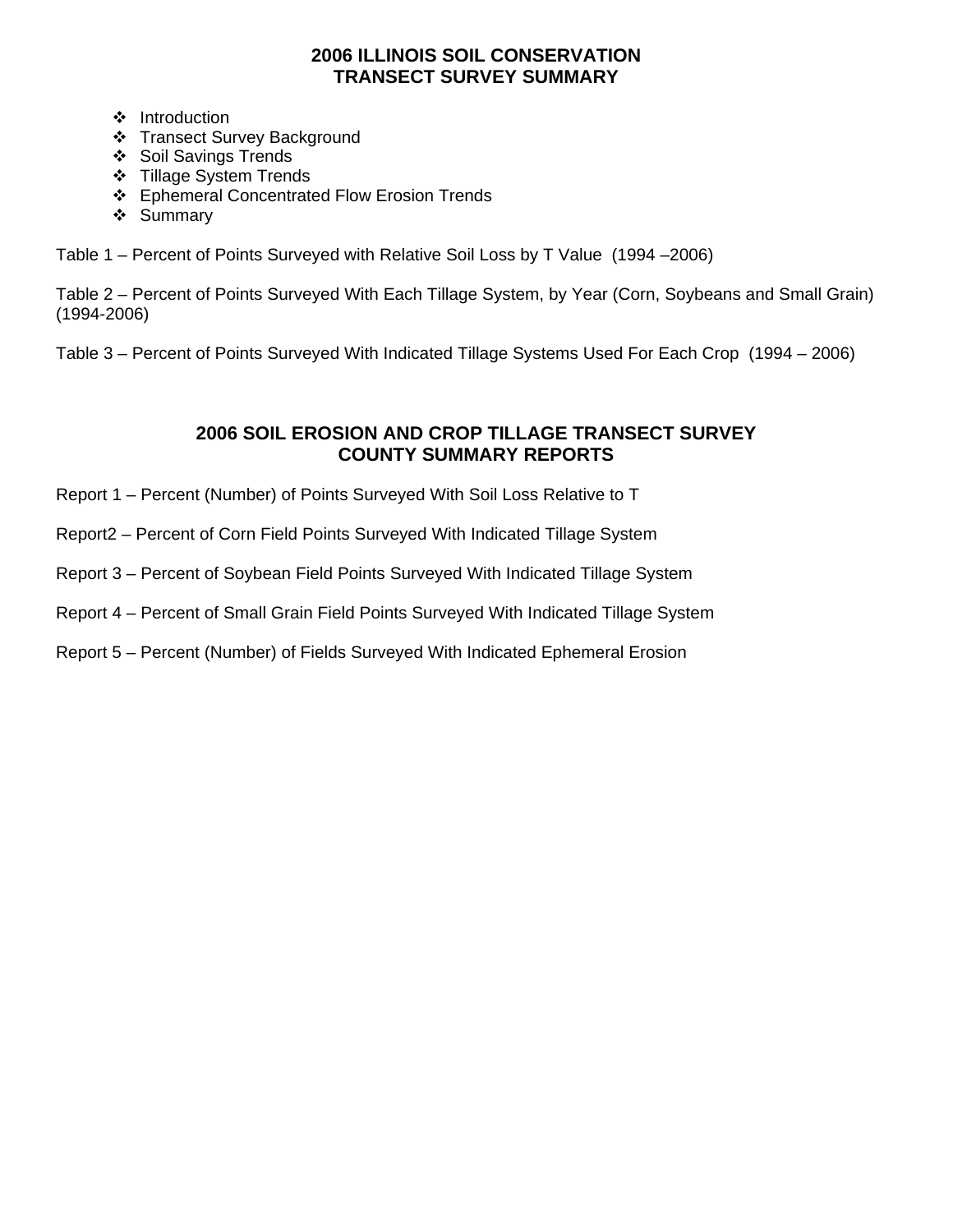## **2006 ILLINOIS SOIL CONSERVATION TRANSECT SURVEY SUMMARY**

#### Introduction

The results of the eleventh statewide Soil Conservation Transect Survey conducted in the spring and early summer of 2006 indicates that Illinois producers are continuing to manage their cropland to minimize soil erosion. The survey, initiated by the Illinois Department of Agriculture (IDOA), involved the cooperation of Illinois' 98 Soil and Water Conservation Districts (SWCD), and the USDA Natural Resources Conservation Service (NRCS). The biennial surveys measure progress in reducing soil erosion to T or tolerable soil loss levels statewide. The tolerable soil loss for most soils is between 3 and 5 tons per acre per year. This is the amount of soil loss that can theoretically occur and be replaced by natural soil-building processes. Reducing soil loss to T is essential to maintaining the long-term agricultural productivity of the soil and to protecting water resources from sedimentation due to soil erosion.

#### Transect Survey Background

The Soil Conservation Transect Survey provides a snapshot of the current status of soil conservation efforts in Illinois. Survey results provide data on the presence of conservation practices in each county, as well as an estimate of remaining land treatment needs.

Since 1982, the Conservation Technology Information Center, in cooperation with local SWCDs and the NRCS, has conducted an annual survey of tillage practices. During the 1980s, local staff estimated usage of various conservation tillage systems within their county. Although this method required only a small amount of time to complete the survey, it was soon recognized that a different procedure was needed to provide more useful data.

In an effort to improve the quality of the county-level data generated for the annual tillage survey, representatives from the state's natural resource management agencies and organizations met in 1993 and reviewed several survey options. The group recommended a county transect-survey method for use in Illinois. In conducting the transect survey, SWCD and NRCS staff collect data from approximately 450 fields along a random route that intersects each township in the county twice. The survey is conducted on a biennial basis after the crops are planted in the spring. Some counties with a significant amount of small grains conduct an additional survey in the fall to collect data on fall-planted crops.

Information on tillage systems and crop residue amounts is collected at more than 50,000 points across the state. In addition to collecting information on crop residue management and tillage practices, the surveyors also collect data on sheet/rill and ephemeral soil erosion. After the survey is completed for each of the 100 counties in Illinois that conduct a cropland survey, the data is sent to the Illinois Department of Agriculture to be analyzed. Data for each county and the entire state are available on soil loss relative to "T", the presence of ephemeral erosion, and tillage systems used to plant crops.

The transect surveys were conducted annually from 1994 through 2002. In 2002, the survey switched to a biennial format. The eleven (11) years of data have provided an opportunity to analyze some trends in soil loss reductions, tillage systems and ephemeral erosion. A brief analysis of the data is included in the summary tables and narrative that follow.

#### **Soil Savings Trends**

Table 1 summarizes soil loss data by T value for 1994 through 2006. The soil loss estimates for 1997 – 2006 were developed using the Revised Universal Soil Loss Equation (RUSLE), which was adopted as the formula for predicting soil loss by the NRCS in 1997. Since 1997, the IDOA has used the revised version of the Universal Soil Loss Equation to estimate soil losses from sheet and rill erosion. The National Resource Inventory (NRI) is conducted by NRCS every five (5) years to measure trends in soil conservation. The NRI provides data that are statistically reliable at the state level. While the Transect Survey data are not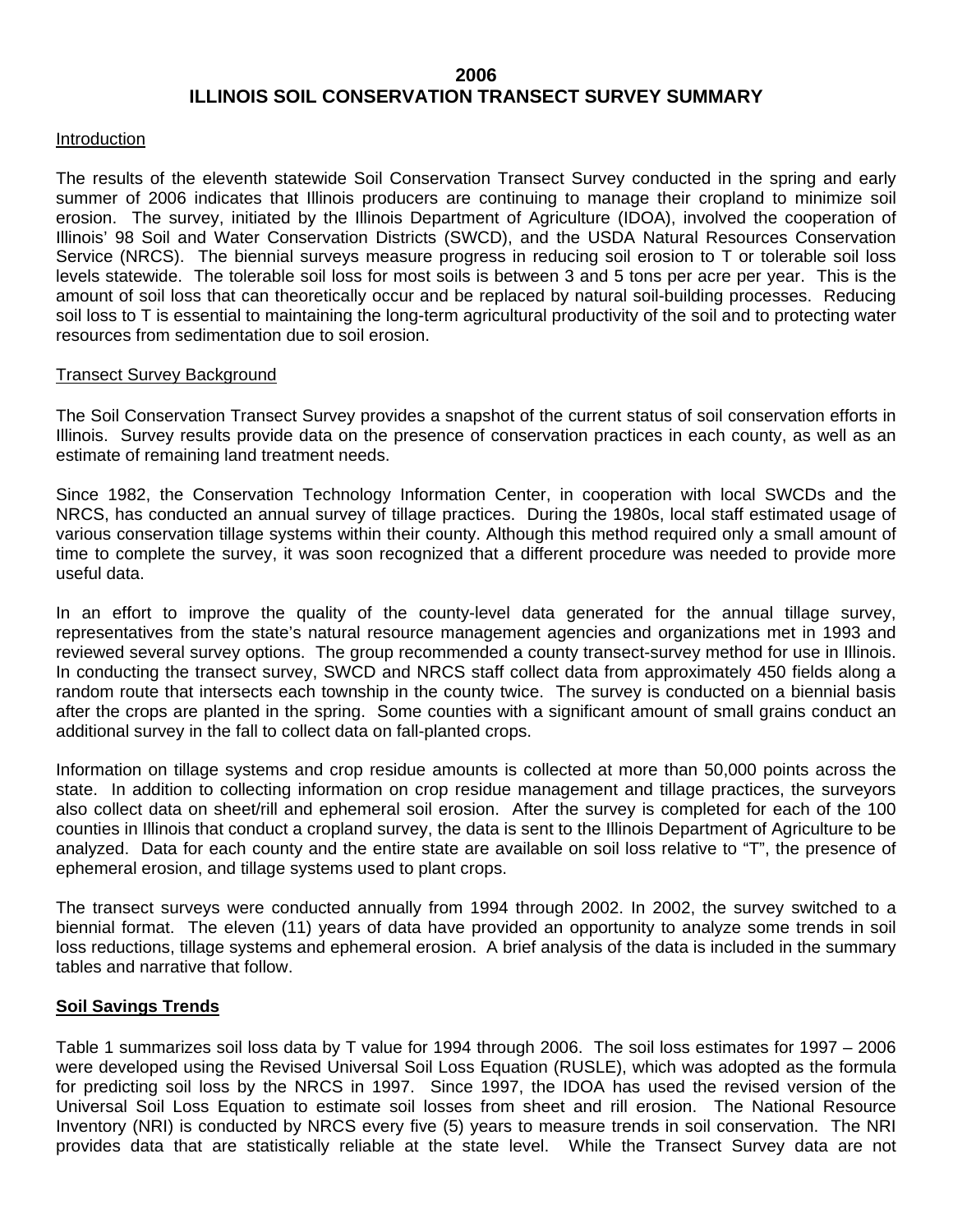statistically reliable at either the state or county level, the survey provides much detailed information that is useful for local planning and strategy development.

The 2006 survey showed that 85.8% of the points surveyed were at or below T or tolerable soil loss levels. The data collected by the Soil Conservation Transect Surveys and NRIs confirm a very positive trend in reducing soil erosion on cropland to tolerable soil loss levels. The 1994 Soil Conservation Transect Survey, the first ever conducted, estimated that 74.1% of the points surveyed were meeting T. Previous surveys conducted by the NRCS using the USLE indicated that 59.4% of the total cropland acres were at T or less in 1982, 67.7% were at T or less in 1987, 73.6% were at T or less in 1992, and 78.4% of the state's cropland was at, or less than, the tolerable soil loss level in 1997.

The 2006 results also indicate that about 14.2% of the points surveyed were still exceeding tolerable soil loss levels, about the same as the results of the 2000 survey. Only about 4% of the points surveyed exceeded 2T. For most of the survey points at which estimated soil loss was greater than T, estimated soil losses were in the 1- to 2- T category (2 to 10 tons per acre per year). Soil loss on about two-thirds of these points was between 1 and 3 tons per acre above T. With some slight adjustments in management systems to retain more crop residue, these acres could easily be brought to T or below.

#### **Tillage System Trends**

The survey also provided information on tillage systems used in planting corn and soybean crops this past spring, and small grain crops last fall. The data for 1994 through 2006 are summarized in Tables 2 and 3. Statewide, the survey showed that 33.1% of corn, soybean and small grain fields surveyed in 2006 were farmed using no-till practices, which leave the soil virtually undisturbed from harvest through planting.

This amounts to a 4% increase over the 29.2% planted by no-till in 2004, and represents the biggest increase from a previous survey since it was first conducted in 1994. The large increase means, for the first-time, no-till is now used to plant more fields than any of the other tillage systems that the survey tracks (conventional, reduced-till or mulch-till).

Another first for the survey results is that no-till soybeans were planted on a majority of the state's acres in 2006. Soybean fields planted by no-till increased from 45.6% in 2004 to 51% this year. This continues an upward trend in no-till planted soybeans that has continued to grow from the 28.6% that was recorded in 1994.

About 16.4% of the fields surveyed were planted with a mulch-till system in 2006. This represents a slight decrease from 2004 mulch-till acres planted. To qualify as mulch tillage, at least 30% of the residue from the previous crop must remain on the soil surface after being tilled and planted. Residue is important because it shields the ground from the eroding effects of rain and helps retain moisture for crops. Mulch-till and no-till are conservation tillage systems because they both leave at least 30% residue on the soil surface after planting. The number of fields with conservation tillage increased from 46.2% in 2004 to 49.6% in 2006.

In 2006, mulch-till soybeans decreased by more than 3 percentage points, from 22.1% of the total soybean fields surveyed in 2004 to 18.7% in 2006. Fields with mulch-till corn increased slightly in 2006 to 13.5% of the points surveyed. Fields with mulch-till small grains remained basically unchanged at 25.3%.

Statewide, 31.2% of the cropland fields surveyed in 2006 were planted conventionally. This is a decrease of more than 2% from 2004. Conventionally planted cropland fields surveyed have generally been on the decline in the past few years. Since 1994, when 46% of the cropland fields surveyed in the state were planted conventionally, there has been a decrease of about 15 percentage points. Most of those fields are now in either no-till or mulch-till forms of conservation tillage.

Approximately 19.3% of the fields surveyed in 2006 were planted with a reduced tillage system. This is about 1 percentage point lower than in 2004. A reduced tillage system retains some crop residues that protect the soil surface from erosion. Although a reduced tillage system does provide some level of soil conservation, crop residues are not present in the amounts necessary to be categorized as conservation tillage.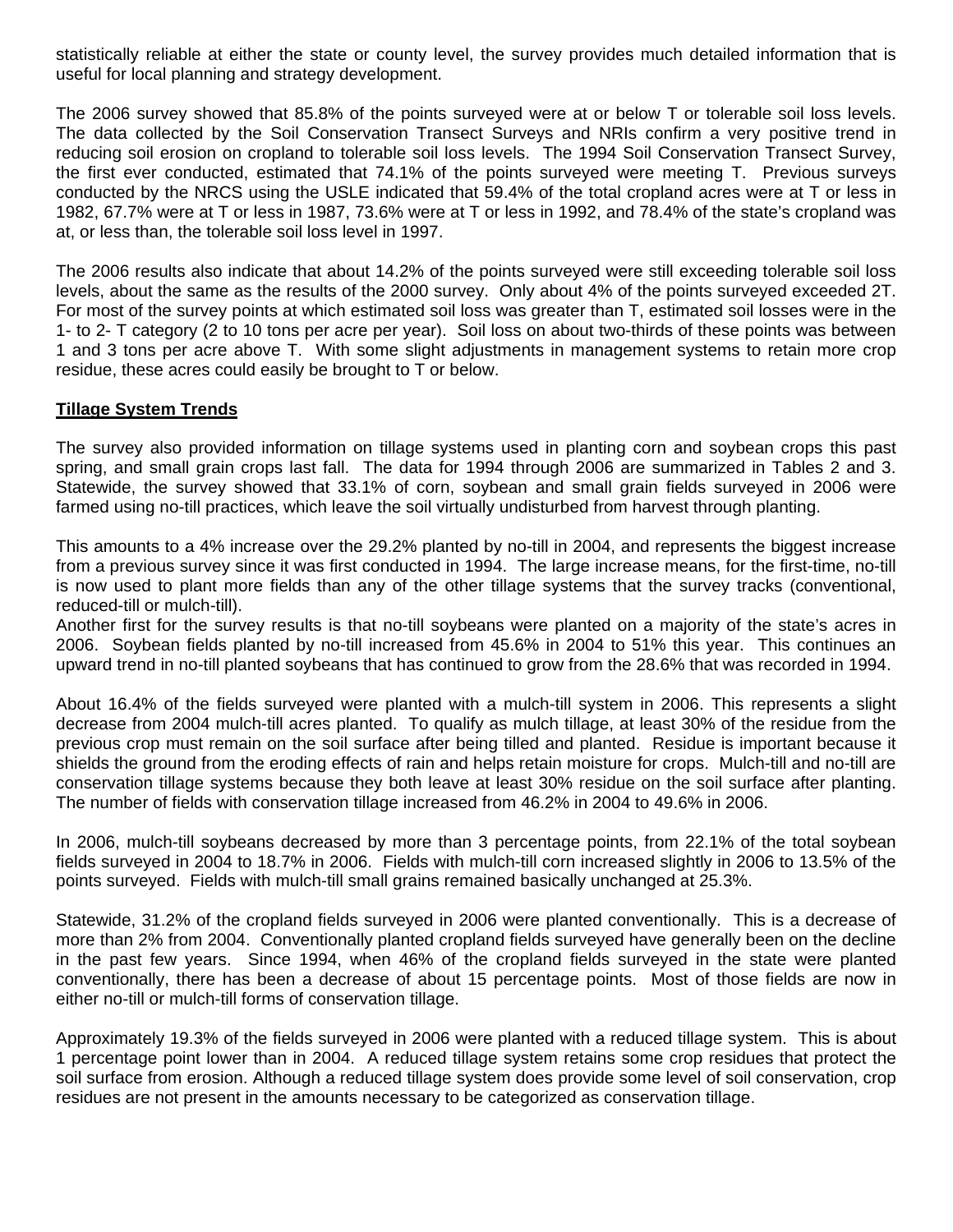## **Ephemeral Concentrated Flow Erosion Trends**

Since 1995, surveyors have collected data on ephemeral or gully erosion in surveyed fields. Surveyors identify fields in which ephemeral erosion has occurred or is likely to occur in areas of concentrated surface water flow. This type of erosion requires structural conservation practices, such as grassed waterways, in addition to tillage or other cultural erosion control practices.

In both 1995 and 1996, the Transect Survey documented either ephemeral or gully erosion on 14% of the fields. In 1997, the number of fields increased to 16%. In 1998, the percentage of cropland fields with ephemeral/gully erosion increased to 22%. Heavy spring and summer precipitation was a factor in the increase of ephemeral/gully erosion from 1997 to 1998. In 1999, surveyors noted ephemeral or gully erosion on 18% of the fields. In 2000 and 2001, actual erosion, or potential ephemeral/gully erosion was observed on 22% and 23.6% of the fields respectively. In 2002 and 2004, the number of fields surveyed in which actual or potential ephemeral/gully erosion was observed increased once again to 25.1% and 25.9% respectively. The 2006 survey recorded 24.9% of the fields experiencing ephemeral erosion, which was 1% less than 2004.

#### **Summary**

The Illinois Department of Agriculture, local Soil and Water Conservation Districts and the USDA Natural Resources Conservation Service will use the survey data to plan future conservation efforts. The information will be vital in determining the course of action each Soil and Water Conservation District will take to reach Illinois' goal of reducing soil erosion and sedimentation and improving water.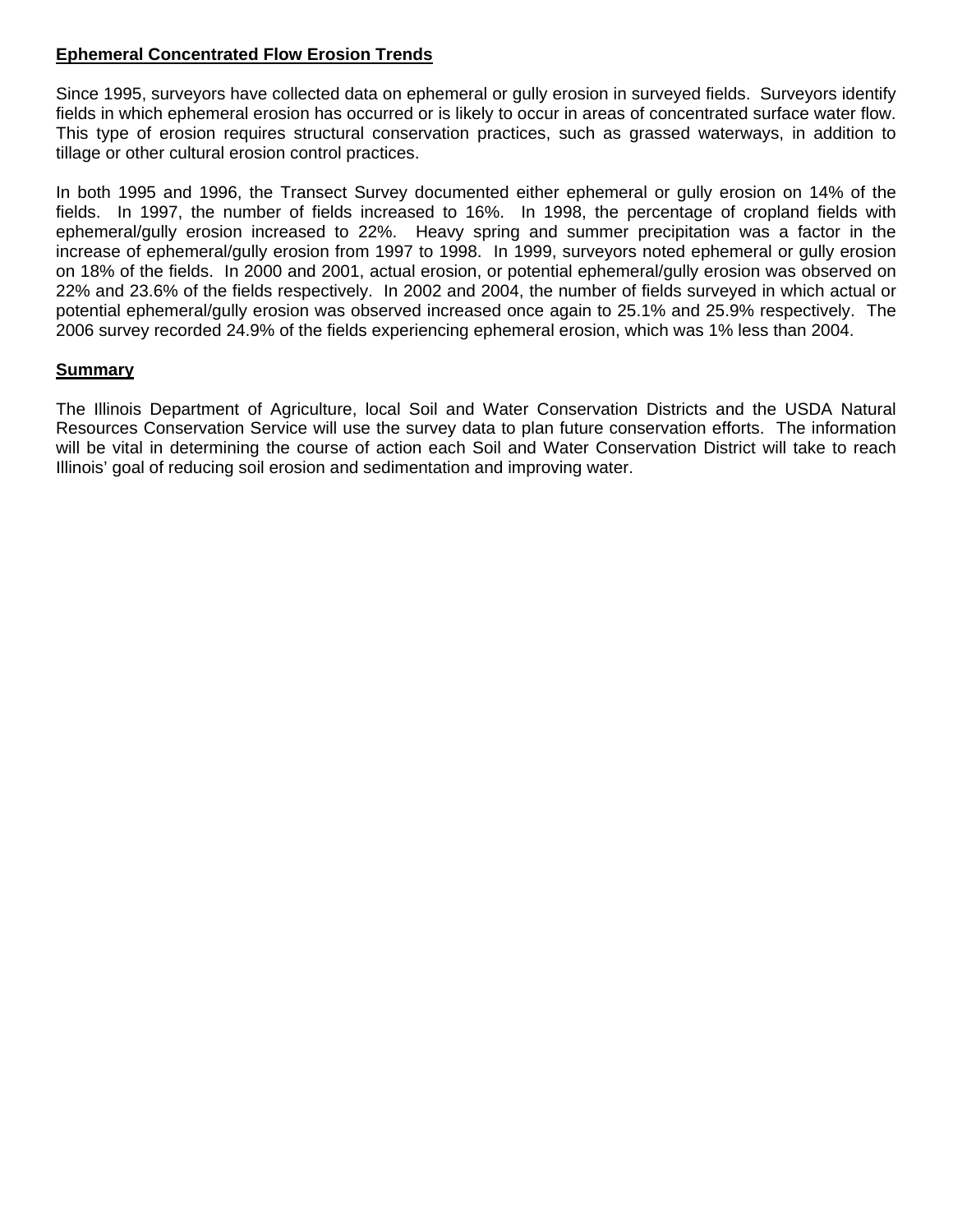# **TABLE 1**

# **PERCENT OF POINTS SURVEYED WITH RELATIVE SOIL LOSS BY T VALUE 1994 – 2006**

|       | $\leq$ T | $1-2T$ | >2T | <b>Unknown</b> | Total % |
|-------|----------|--------|-----|----------------|---------|
|       |          |        |     |                |         |
| 2006* | 85.8     | 10.2   | 4.0 | 0.0            | 100     |
| 2004* | 84.9     | 10.7   | 4.4 | 0.0            | 100     |
| 2002* | 85.0     | 10.8   | 4.2 | 0.0            | 100     |
| 2001* | 85.0     | 10.6   | 4.1 | 0.3            | 100     |
| 2000* | 85.7     | 10.4   | 3.6 | 0.3            | 100     |
| 1999* | 85.7     | 10.5   | 3.6 | 0.2            | 100     |
| 1998* | 86.5     | 9.9    | 3.4 | 0.2            | 100     |
| 1997* | 86.2     | 9.8    | 3.7 | 0.3            | 100     |
| 1996  | 76.2     | 14.8   | 6.4 | 2.6            | 100     |
| 1995  | 76.7     | 15.3   | 6.3 | 1.7            | 100     |
| 1994  | 74.1     | 16.7   | 7.1 | 2.1            | 100     |

# **TABLE 2**

# **PERCENT OF POINTS SURVEYED WITH EACH TILLAGE SYSTEM, BY YEAR (CORN, SOYBEANS, SMALL GRAIN) 1994 – 2006**

|              | 2006 | 2004 | 2002 | 2001 | 2000 | 1999 | 1998 | 1997 | 1996 | 1995 | 1994 |
|--------------|------|------|------|------|------|------|------|------|------|------|------|
|              |      |      |      |      |      |      |      |      |      |      |      |
| Conventional | 31.2 | 33.5 | 35.8 | 31.7 | 30.4 | 36.4 | 38.1 | 33.6 | 36.5 | 33.5 | 46.1 |
| Reduced      | 19.3 | 20.1 | 19.0 | 21.2 | 21.2 | 22.0 | 22.7 | 21.7 | 23.8 | 26.3 | 20.4 |
| Mulch        | 16.4 | 17.2 | 15.0 | 17.8 | 18.7 | 15.0 | 13.7 | 19.1 | 16.3 | 14.7 | 9.8  |
| No-Till      | 33.1 | 29.2 | 30.2 | 29.3 | 29.1 | 25.8 | 24.6 | 24.6 | 22.7 | 24.8 | 22.7 |
| NA/Unknown   | 0    | 0    | 0    | 0    | 0.6  | 0.8  | 0.9  | 1.0  | 0.7  | 0.7  | 1.0  |
| <b>TOTAL</b> | 100% | 100% | 100% | 100% | 100% | 100% | 100% | 100% | 100% | 100% | 100% |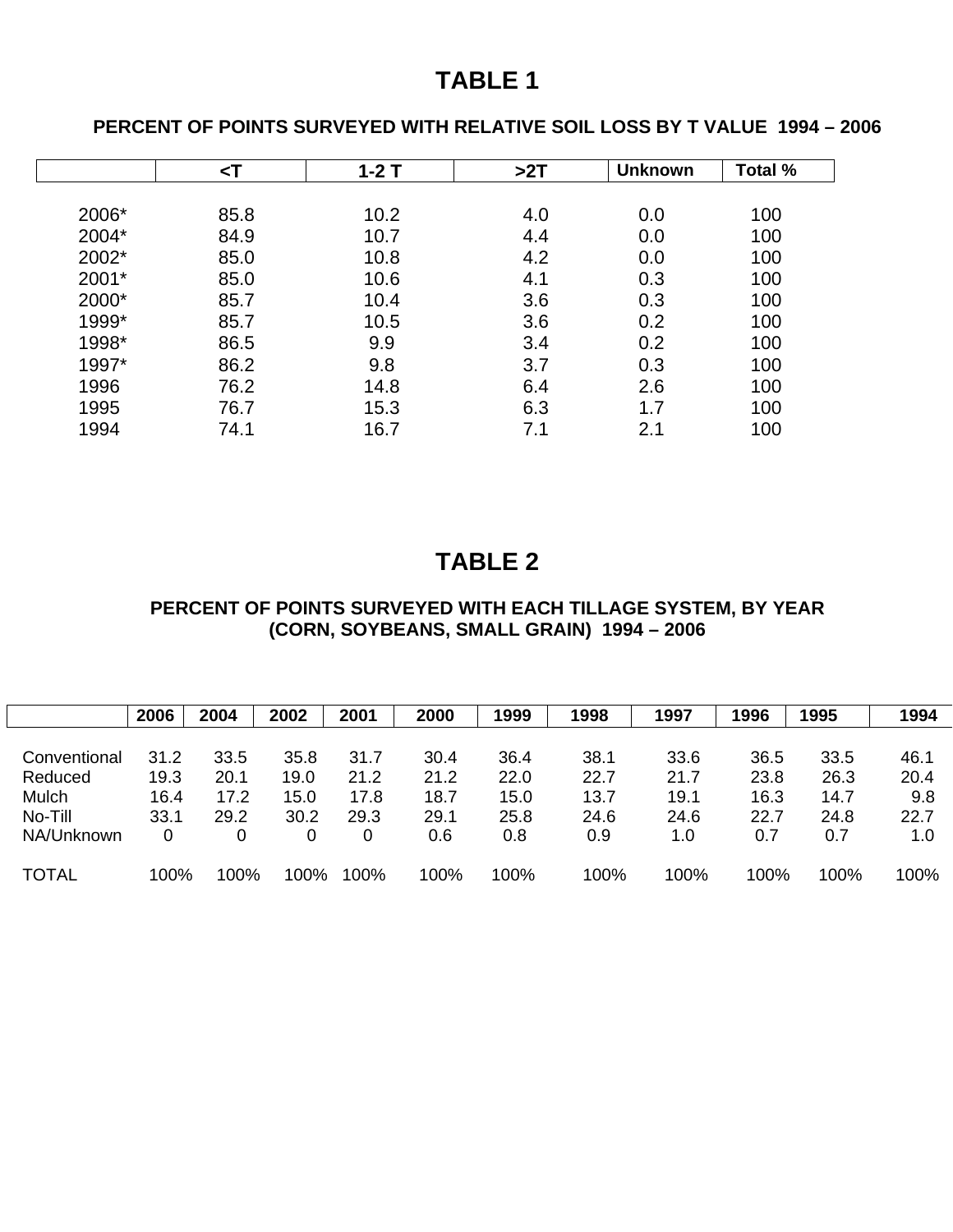# **TABLE 3**

# **PERCENT OF POINTS SURVEYED WITH INDICATED TILLAGE SYSTEMS USED FOR EACH CROP 1994 – 2006**

|                     | <b>Conventional</b> | <b>Reduced</b> | <b>Mulch</b> | No-Till | NA/Unknown       | Total % |
|---------------------|---------------------|----------------|--------------|---------|------------------|---------|
|                     |                     |                |              |         |                  |         |
| <b>CORN</b>         |                     |                |              |         |                  |         |
| 2006                | 47.9                | 21.9           | 13.5         | 16.7    | $\pmb{0}$        | 100     |
| 2004                | 51.2                | 21.9           | 12.0         | 14.9    | $\pmb{0}$        | 100     |
| 2002                | 52.9                | 19.5           | 10.7         | 16.9    | $\mathbf 0$      | 100     |
| 2001                | 49.0                | 23.5           | 10.5         | 17.0    | $\mathbf 0$      | 100     |
| 2000                | 48.7                | 23.2           | 11.5         | 16.4    | 0.2              | 100     |
| 1999                | 56.2                | 21.3           | 8.5          | 13.7    | 0.3              | 100     |
| 1998                | 56.7                | 22.4           | 8.2          | 12.5    | 0.2              | 100     |
| 1997                | 50.4                | 22.6           | 12.3         | 14.4    | 0.3              | 100     |
| 1996                | 47.6                | 24.7           | 12.8         | 14.7    | 0.2              | 100     |
| 1995                | 44.3                | 27.7           | 11.0         | 16.9    | 0.1              | 100     |
| 1994                | 59.6                | 14.6           | 6.9          | 18.8    | 0.1              | 100     |
| <b>SOYBEANS</b>     |                     |                |              |         |                  |         |
| 2006                | 13.8                | 16.5           | 18.7         | 51.0    | $\pmb{0}$        | 100     |
| 2004                | 14.4                | 17.9           | 22.1         | 45.6    | $\pmb{0}$        | 100     |
| 2002                | 19.2                | 18.0           | 18.9         | 43.9    | $\mathsf 0$      | 100     |
| 2001                | 14.2                | 18.9           | 24.8         | 42.1    | $\mathbf 0$      | 100     |
| 2000                | 12.4                | 19.8           | 26.0         | 41.7    | 0.1              | 100     |
| 1999                | 16.4                | 23.2           | 21.9         | 38.3    | 0.2              | 100     |
| 1998                | 20.5                | 24.0           | 19.1         | 36.3    | 0.1              | 100     |
| 1997                | 16.0                | 22.0           | 26.3         | 35.3    | 0.4              | 100     |
| 1996                | 25.5                | 23.2           | 19.8         | 31.2    | 0.3              | 100     |
| 1995                | 24.3                | 25.5           | 17.3         | 32.7    | 0.2              | 100     |
| 1994                | 32.0                | 23.8           | 15.5         | 28.6    | 0.1              | 100     |
|                     |                     |                |              |         |                  |         |
| <b>SMALL GRAINS</b> |                     |                |              |         |                  |         |
| 2006                | 21.9                | 17.3           | 25.3         | 35.5    | 0                | 100     |
| 2004                | 20.7                | 20.5           | 25.9         | 32.9    | $\boldsymbol{0}$ | 100     |
| 2002                | 16.5                | 25.2           | 24.3         | 34.0    | 0                | 100     |
| 2001                | 20.8                | 18.9           | 27.9         | 32.4    | $\boldsymbol{0}$ | 100     |
| 2000                | 16.9                | 13.2           | 21.9         | 38.2    | 9.8              | 100     |
| 1999                | 19.2                | 16.9           | 17.5         | 34.9    | 11.5             | 100     |
| 1998                | 21.8                | 15.2           | 17.9         | 33.3    | 11.8             | 100     |
| 1997                | 22.0                | 11.8           | 22.4         | 30.4    | 13.4             | 100     |
| 1996                | 15.4                | 20.6           | 22.5         | 32.4    | 9.1              | 100     |
| 1995                | 19.6                | 22.0           | 22.3         | 28.2    | 7.9              | 100     |
| 1994                | 24.6                | 26.3           | 16.9         | 14.2    | 18.0             | 100     |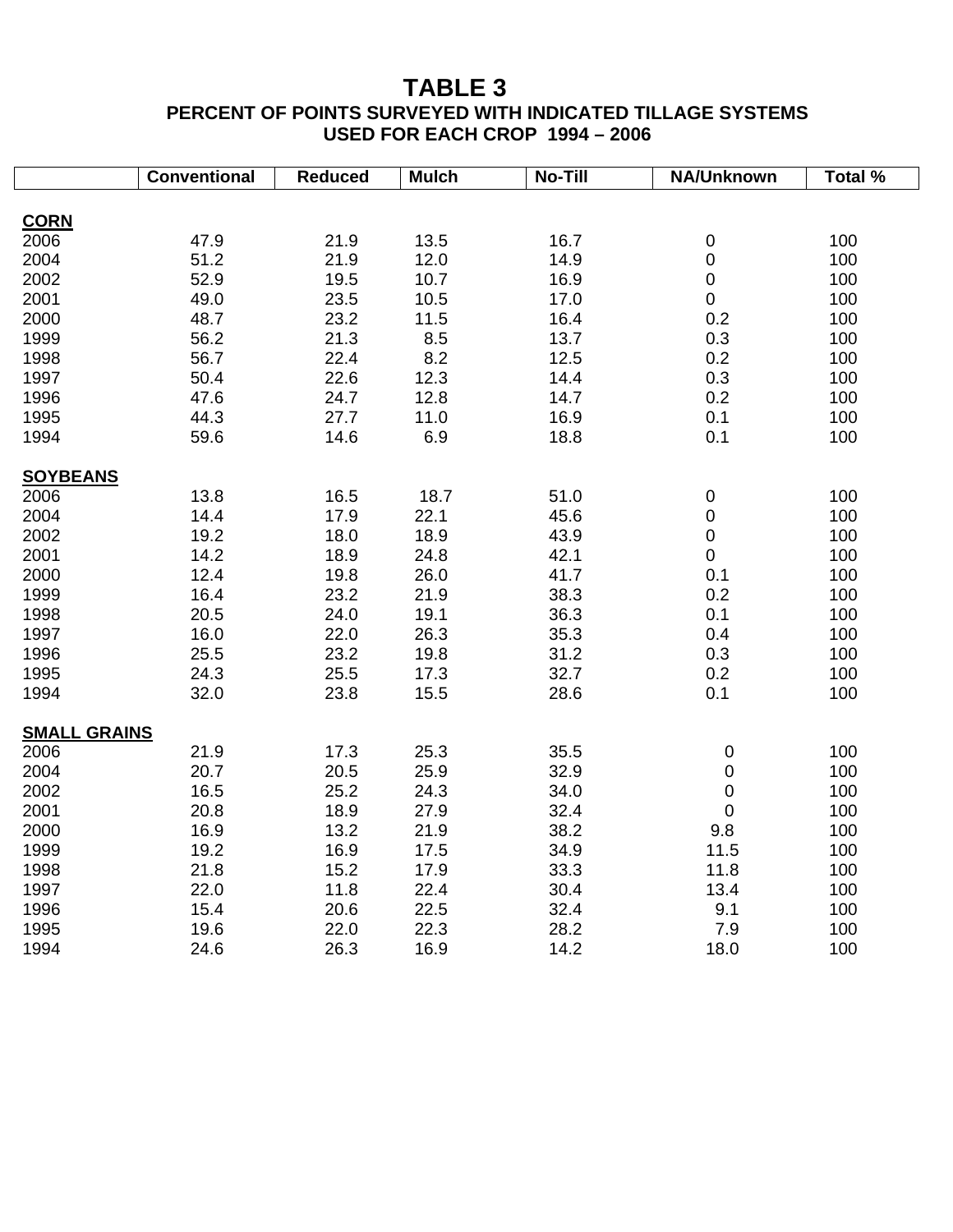| <b>REPORT 1</b>                                                        |
|------------------------------------------------------------------------|
| <b>Soil Loss Relative to T - Percent and Number of Points Surveyed</b> |

| <b>COUNTY</b>   | $\leq 1$ $\overline{r}$ |                  | $1-2$ $\overline{ST''}$ |                | >2 $\sqrt{\text{T''}}$   |                  | <b>Total</b>   |
|-----------------|-------------------------|------------------|-------------------------|----------------|--------------------------|------------------|----------------|
|                 | Percentage              | Points           | Percentage              | Points         | Percentage               | Points           | Points         |
| Adams           | 85                      | 627              | 12                      | 91             | 3                        | 20               | 738            |
| Alexander       | 87                      | 124              | 8                       | 11             | 6                        | 8                | 143            |
| Bond            | 63                      | 281              | 26                      | 114            | 11                       | 49               | 444            |
| Boone           | 91                      | 460              | 6                       | 32             | $\sqrt{2}$               | 10               | 502            |
| <b>Brown</b>    | 75                      | 405              | 17                      | 95             | 8                        | 43               | 543            |
| <b>Bureau</b>   | 99                      | 535              | $\mathbf{1}$            | 6              | $\boldsymbol{0}$         | $\boldsymbol{0}$ | 541            |
| Calhoun         | 86                      | 213              | 6                       | 14             | 9                        | 22               | 249            |
| Carroll         | 84                      | 477              | 12                      | 68             | $\overline{4}$           | 22               | 567            |
| Cass            | 96                      | 607              | 3                       | 17             | $\mathbf{1}$             | 8                | 632            |
| Champaign       | 96                      | 581              | $\overline{3}$          | 21             | $\mathbf{1}$             | $\overline{4}$   | 606            |
| Christian       | 88                      | 475              | 10                      | 52             | 3                        | 15               | 542            |
| Clark           | 89                      | 443              | 9                       | 46             | $\overline{c}$           | 10               | 499            |
| Clay            | 79                      | 561              | 14                      | 102            | 6                        | 42               | 705            |
| Clinton         | 87                      | 617              | 11                      | 75             | $\overline{2}$           | 16               | 708            |
| Coles           | 92                      | 431              | $\overline{7}$          | 34             | $\overline{0}$           | $\overline{2}$   | 467            |
| Crawford        | 57                      | 350              | 27                      | 163            | 16                       | 96               | 609            |
| Cumberland      | 86                      | 569              | 11                      | 76             | 3                        | 18               | 663            |
| DeKalb          | 94                      | 453              | 6                       | 27             | $\boldsymbol{0}$         | $\overline{2}$   | 482            |
| DeWitt          | 89                      | 543              | 8                       | 50             | 3                        | 16               | 609            |
| Douglas         | 95                      | 483              | 5                       | 27             | $\boldsymbol{0}$         | $\boldsymbol{0}$ | 510            |
| Edgar           | 93                      | 443              | 6                       | 31             | $\mathbf{1}$             | 3                | 477            |
| Edwards         | 75                      | 336              | 18                      | 79             | 8                        | 34               | 449            |
| Effingham       | 91                      | 564              | 5                       | 30             | $\overline{\mathcal{A}}$ | 22               | 616            |
| Fayette         | 89                      | 700              | 9                       | 68             | $\sqrt{2}$               | 19               | 787            |
| Ford            | 88                      | 566              | 8                       | 49             | $\overline{4}$           | 24               | 639            |
| Franklin        | 64                      | 333              | 22                      | 114            | 14                       | 74               | 521            |
| Fulton          | 91                      | 564              | 8                       | 48             | $\overline{2}$           | 10               | 622            |
| Gallatin        | 73                      | 321              | 17                      | 76             | 10                       | 43               | 440            |
| Greene          | 80                      | 539              | 17                      | 115            | $\overline{2}$           | 16               | 670            |
| Grundy          | 97                      | 477              | 3                       | 13             | $\mathbf{1}$             | 3                | 493            |
| Hamilton        | 78                      | 384              | 14                      | 69             | 8                        | 37               | 490            |
| Hancock         | 91                      | 484              | 6                       | 31             | 3                        | 14               | 529            |
| Hardin          | 90                      | 116              | $\overline{c}$          | 3              | $\boldsymbol{7}$         | $\mathbf{9}$     | 128            |
| Henderson       | 91                      | 422              | $\tau$                  | 34             | $\boldsymbol{2}$         | $\tau$           | 463            |
| Henry           | 83                      | 519              | 10                      | 64             | 6                        | 39               | 622            |
| Iroquois        | 96                      | 440              | 3                       | 13             | $\mathbf{1}$             | 3                | 456            |
| Jackson         | 72                      | 429              | 17                      | 102            | 10                       | 62               | 593            |
| Jasper          | 79                      | 492              | 15                      | 96             | 5                        | 33               | 621            |
| Jefferson       | 62<br>80                | 354              | 22                      | 125<br>73      | 16                       | 94               | 573            |
| Jersey          |                         | 360              | 16<br>12                |                | $\overline{4}$<br>5      | 16<br>24         | 449            |
| JoDaviess       | 83<br>55                | 388              | 25                      | 55<br>48       | 19                       | 37               | 467            |
| Johnson<br>Kane | 98                      | 106<br>421       | $\overline{2}$          | $\tau$         | $\boldsymbol{0}$         | $\boldsymbol{0}$ | 191<br>428     |
| Kankakee        | 99                      | 496              | $\mathbf{1}$            | 5              | $\boldsymbol{0}$         | $\mathbf{1}$     | 502            |
| Kendall         | 97                      | 505              | $\overline{2}$          | 12             | $\boldsymbol{0}$         | $\mathbf{1}$     | 518            |
| Knox            | 89                      | 360              | 9                       | 35             | $\overline{c}$           | $\overline{7}$   | 402            |
| Lake            | $\boldsymbol{0}$        | $\boldsymbol{0}$ | $\overline{0}$          | $\overline{0}$ | $\boldsymbol{0}$         | $\overline{0}$   | $\overline{0}$ |
| LaSalle         | 97                      | 442              | 3                       | 14             | $\boldsymbol{0}$         | $\boldsymbol{0}$ | 456            |
| Lawrence        | 85                      | 509              | 11                      | 68             | $\overline{4}$           | 21               | 598            |
| Lee             | 97                      | 526              | $\overline{c}$          | 13             | $\boldsymbol{0}$         | $\mathbf{1}$     | 540            |
| Livingston      | 90                      | 417              | $\overline{7}$          | 34             | 3                        | 13               | 464            |
| Logan           | 96                      | 559              | $\overline{4}$          | 21             | $\mathbf{1}$             | 3                | 583            |
| McDonough       | 85                      | 430              | 12                      | 62             | 3                        | 16               | 508            |
|                 |                         |                  |                         |                |                          |                  |                |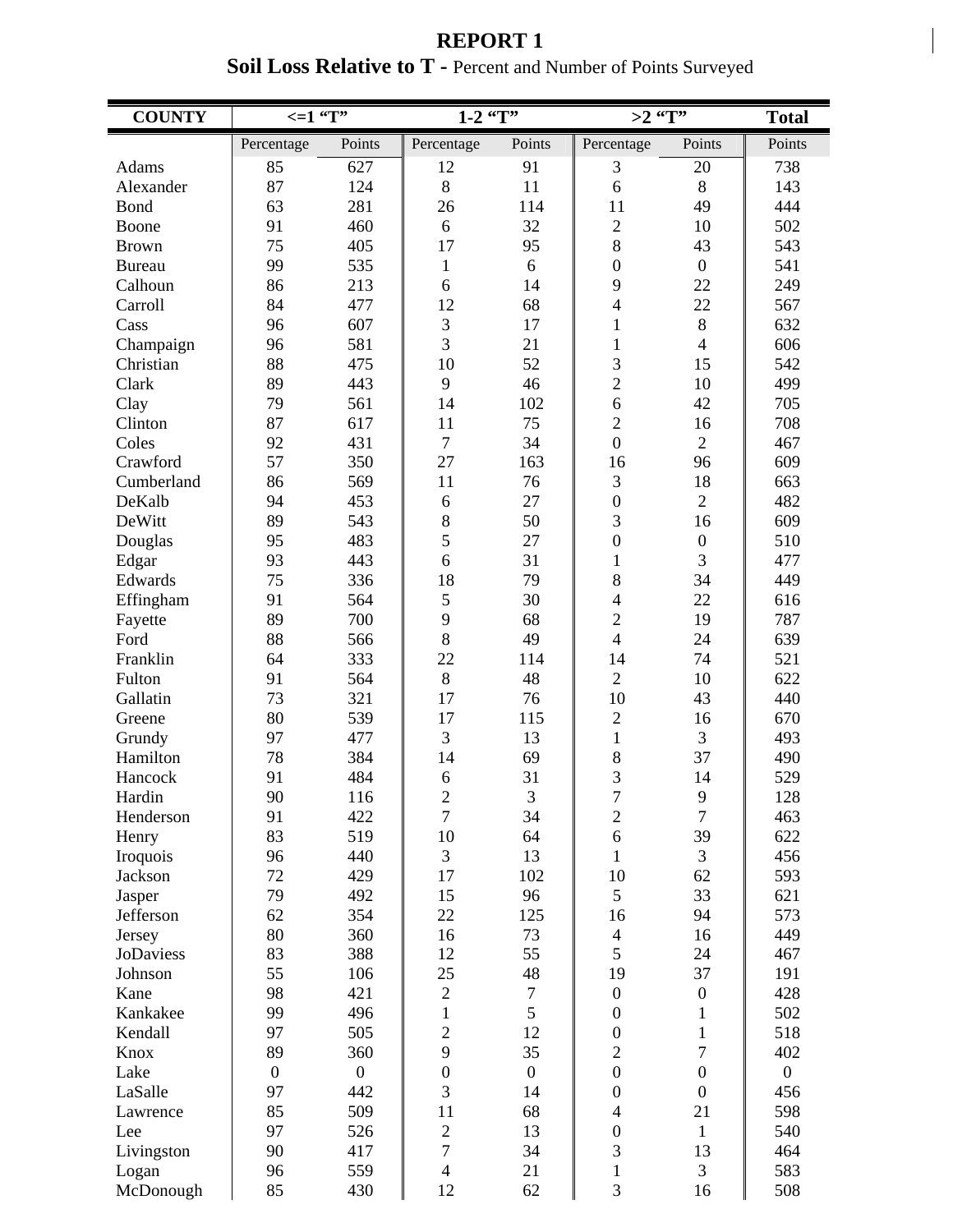| McHenry       | 93    | 411   | 6              | 25   | 1                        | 3                | 439   |
|---------------|-------|-------|----------------|------|--------------------------|------------------|-------|
| McLean        | 87    | 426   | 13             | 63   | $\boldsymbol{0}$         | $\overline{2}$   | 491   |
| Macon         | 84    | 470   | 14             | 76   | 3                        | 14               | 560   |
| Macoupin      | 86    | 436   | 11             | 55   | 3                        | 16               | 507   |
| Madison       | 71    | 281   | 16             | 65   | 13                       | 50               | 396   |
| Marion        | 81    | 433   | 13             | 68   | 7                        | 36               | 537   |
| Marshall      | 97    | 546   | 3              | 15   | $\mathbf{1}$             | 3                | 564   |
| Mason         | 98    | 650   | $\mathbf{1}$   | 9    | $\mathbf{0}$             | $\mathbf{1}$     | 660   |
| Massac        | 89    | 297   | $\overline{7}$ | 24   | $\overline{\mathcal{L}}$ | 12               | 333   |
| Menard        | 85    | 404   | 14             | 65   | $\mathbf{1}$             | $\overline{7}$   | 476   |
| Mercer        | 89    | 409   | 8              | 39   | 3                        | 12               | 460   |
| Monroe        | 67    | 238   | 15             | 53   | 18                       | 63               | 354   |
| Montgomery    | 86    | 403   | 9              | 44   | $\overline{4}$           | 21               | 468   |
| Morgan        | 85    | 673   | 11             | 90   | 3                        | 27               | 790   |
| Moultrie      | 94    | 496   | $\overline{4}$ | 20   | $\overline{2}$           | 12               | 528   |
| Ogle          | 88    | 528   | 11             | 69   | $\mathbf{1}$             | $\mathfrak{Z}$   | 600   |
| Peoria        | 96    | 574   | 3              | 19   | $\mathbf{1}$             | 5                | 598   |
| Perry         | 82    | 402   | 12             | 60   | 5                        | 25               | 487   |
| Piatt         | 93    | 578   | $\overline{7}$ | 42   | $\mathbf{0}$             | $\overline{2}$   | 622   |
| Pike          | 70    | 366   | 18             | 95   | 11                       | 59               | 520   |
| Pope          | 91    | 321   | 6              | 21   | 3                        | 11               | 353   |
| Pulaski       | 61    | 126   | 14             | 28   | 25                       | 51               | 205   |
| Putnam        | 95    | 224   | 5              | 11   | $\boldsymbol{0}$         | $\boldsymbol{0}$ | 235   |
| Randolph      | 61    | 375   | 20             | 125  | 19                       | 116              | 616   |
| Richland      | 77    | 424   | 14             | 78   | 9                        | 48               | 550   |
| Rock Island   | 80    | 380   | 16             | 76   | $\overline{4}$           | 20               | 476   |
| St. Clair     | 79    | 264   | 14             | 47   | $\overline{7}$           | 24               | 335   |
| Saline        | 84    | 387   | 12             | 56   | $\overline{4}$           | 19               | 462   |
| Sangamon      | 88    | 443   | 10             | 49   | 3                        | 13               | 505   |
| Schuyler      | 83    | 648   | 13             | 100  | $\overline{4}$           | 35               | 783   |
| Scott         | 95    | 436   | $\overline{4}$ | 19   | $\mathbf{1}$             | $\overline{4}$   | 459   |
| Shelby        | 77    | 684   | 17             | 153  | 5                        | 46               | 883   |
| <b>Stark</b>  | 95    | 566   | 5              | 27   | $\boldsymbol{0}$         | $\mathbf{1}$     | 594   |
| Stephenson    | 87    | 554   | 11             | 67   | 3                        | 17               | 638   |
| Tazewell      | 95    | 472   | $\overline{4}$ | 22   | $\mathbf{1}$             | 3                | 497   |
| Union         | 85    | 403   | 8              | 40   | 7                        | 33               | 476   |
| Vermilion     | 86    | 408   | 12             | 56   | $\overline{2}$           | 11               | 475   |
| Wabash        | 67    | 342   | 24             | 121  | 9                        | 48               | 511   |
| Warren        | 95    | 443   | $\overline{4}$ | 18   | $\mathbf{1}$             | $\overline{4}$   | 465   |
| Washington    | 78    | 567   | 18             | 132  | 3                        | 21               | 720   |
| Wayne         | 88    | 406   | 8              | 36   | $\overline{4}$           | 20               | 462   |
| White         | 87    | 426   | 10             | 47   | $\overline{4}$           | 19               | 492   |
| Whiteside     | 92    | 471   | 6              | 31   | $\overline{2}$           | 12               | 514   |
| Will          | 95    | 324   | $\overline{4}$ | 15   | $\mathbf{1}$             | $\overline{2}$   | 341   |
| Williamson    | 84    | 268   | 10             | 32   | 6                        | 19               | 319   |
| Winnebago     | 93    | 697   | 6              | 46   | $\mathbf{1}$             | $8\,$            | 751   |
| Woodford      | 94    | 427   | 5              | 21   | 1                        | $\overline{4}$   | 452   |
| <b>TOTALS</b> | 85.8% | 43744 | $10.2\%$       | 5198 | 4.0%                     | 2071             | 51013 |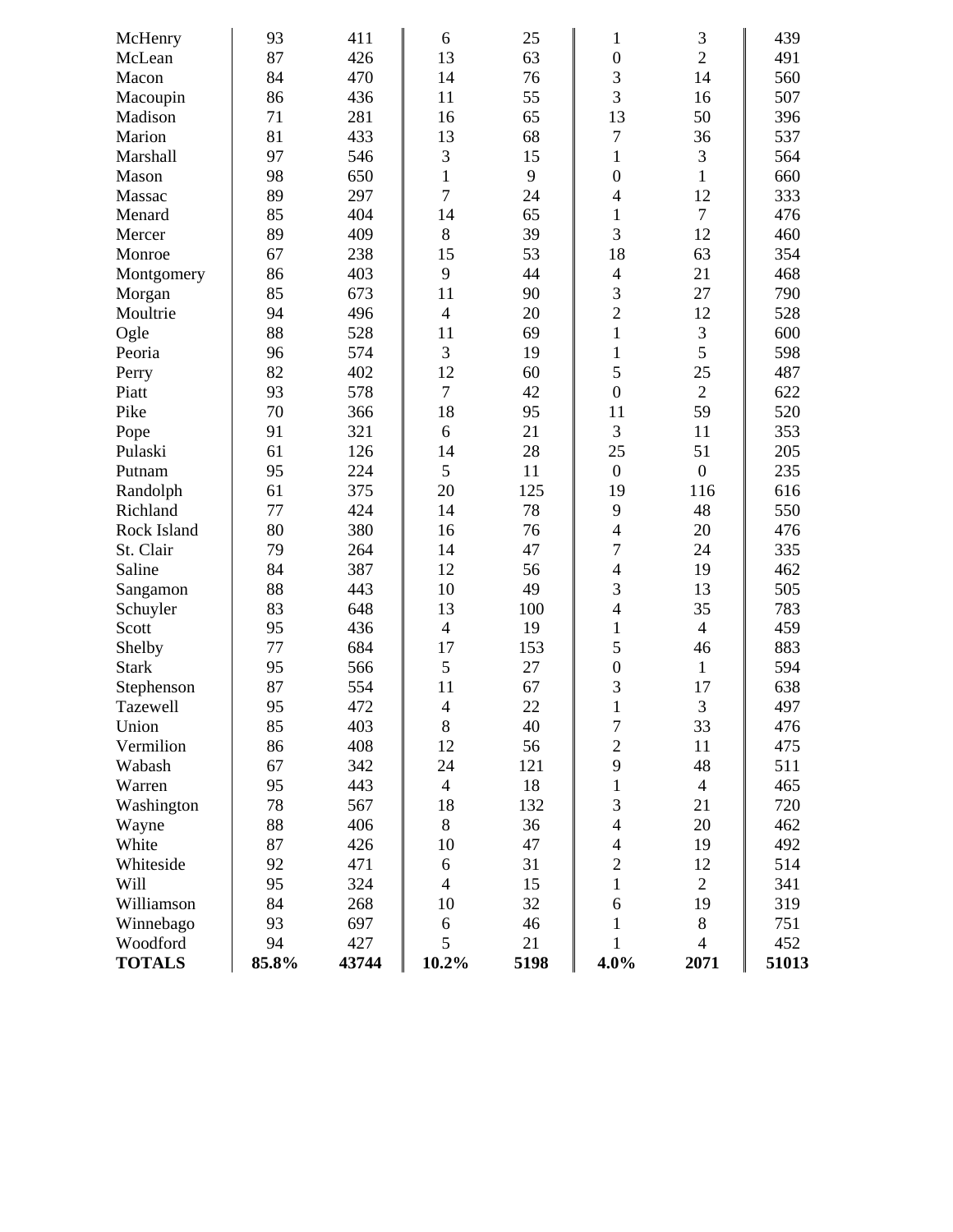**REPORT 2 Corn Field Points Surveyed with indicated Tillage System** 

| <b>COUNTY</b>    | <b>CONVENTIONAL</b> |                  | <b>REDUCED-TILL</b>      |                  | <b>MULCH-TILL</b>        |                  | <b>NO-TILL</b>           |                  | <b>Total</b>   |
|------------------|---------------------|------------------|--------------------------|------------------|--------------------------|------------------|--------------------------|------------------|----------------|
|                  | Percentage          | Points           | Percentage               | Points           | Percentage               | Points           | Percentage               | Points           | Points         |
| Adams            | 21                  | 68               | 31                       | 100              | 40                       | 129              | 9                        | 29               | 326            |
| Alexander        | 73                  | 33               | 9                        | $\overline{4}$   | 11                       | 5                | $\overline{7}$           | 3                | 45             |
| <b>Bond</b>      | 99                  | 133              | $\boldsymbol{0}$         | $\boldsymbol{0}$ | $\boldsymbol{0}$         | $\overline{0}$   | $\mathbf{1}$             | $\mathbf{1}$     | 134            |
| Boone            | 78                  | 175              | 11                       | 24               | 8                        | 18               | 3                        | 6                | 223            |
| <b>Brown</b>     | 51                  | 93               | 11                       | 21               | 15                       | 27               | 23                       | 43               | 184            |
| <b>Bureau</b>    | $\overline{4}$      | 13               | 40                       | 134              | 39                       | 129              | 17                       | 56               | 332            |
| Calhoun          | 55                  | 36               | 32                       | 21               | 5                        | 3                | 8                        | 5                | 65             |
| Carroll          | 5                   | 16               | 31                       | 104              | 48                       | 158              | 16                       | 54               | 332            |
| Cass             | 21                  | 58               | 11                       | 30               | 30                       | 85               | 38                       | 107              | 280            |
| Champaign        | 73                  | 225              | 21                       | 64               | 3                        | 10               | 3                        | 9                | 308            |
| Christian        | 68                  | 219              | 27                       | 87               | $\overline{2}$           | $\overline{7}$   | $\overline{2}$           | 8                | 321            |
| Clark            | 77                  | 179              | 15                       | 35               | 3                        | $\,8\,$          | $\overline{4}$           | 9                | 231            |
| Clay             | 54                  | 134              | $\boldsymbol{7}$         | 17               | 8                        | 21               | 31                       | 78               | 250            |
| Clinton          | 67                  | 184              | 5                        | 15               | 19                       | 52               | $8\,$                    | 23               | 274            |
| Coles            | 72                  | 167              | 16                       | 38               | 8                        | 18               | $\overline{\mathcal{A}}$ | 9                | 232            |
| Crawford         | 81                  | 207              | 9                        | 23               | $\overline{\mathcal{L}}$ | 10               | $\boldsymbol{7}$         | 17               | 257            |
| Cumberland       | 87                  | 230              | $\overline{3}$           | 8                | $\mathbf{1}$             | 3                | 9                        | 23               | 264            |
| DeKalb           | 26                  | 74               | 26                       | 72               | 43                       | 122              | 5                        | 13               | 281            |
| DeWitt           | 82                  | 266              | $\,1$                    | $\overline{4}$   | 6                        | 20               | 11                       | 35               | 325            |
| Douglas          | 83                  | 220              | 8                        | 22               | $\boldsymbol{0}$         | $\mathbf{1}$     | 8                        | 21               | 264            |
| Edgar            | 48                  | 116              | 21                       | 50               | 4                        | 10               | 27                       | 64               | 240            |
| Edwards          | 53                  | 90               | $\boldsymbol{0}$         | $\boldsymbol{0}$ | 13                       | 22               | 34                       | 58               | 170            |
| Effingham        | 77                  | 193              | 10                       | 24               | $\overline{4}$           | 9                | 10                       | 25               | 251            |
| Fayette          | 80                  | 215              | 6                        | 16               | $\overline{7}$           | 18               | $\boldsymbol{7}$         | 20               | 269            |
| Ford             | 69                  | 217              | 17                       | 52               | 3                        | 10               | 11                       | 34               | 313            |
| Franklin         | 79                  | 85               | $\mathbf{1}$             | $\mathbf{1}$     | $\overline{\mathcal{L}}$ | $\overline{4}$   | 17                       | 18               | 108            |
| Fulton           | 10                  | 27               | 45                       | 125              | 30                       | 85               | 15                       | 43               | 280            |
| Gallatin         | 83                  | 178              | $8\,$                    | 17               | $\overline{0}$           | $\boldsymbol{0}$ | 9                        | 19               | 214            |
| Greene           | 91                  | 294              | $\boldsymbol{0}$         | $\overline{0}$   | $\boldsymbol{2}$         | 6                | $\overline{7}$           | 24               | 324            |
| Grundy           | 87                  | 221              | $\overline{\mathcal{L}}$ | 11               | 4                        | 10               | $\overline{\mathcal{A}}$ | 11               | 253            |
| Hamilton         | 37                  | 49               | 12                       | 16               | $\boldsymbol{0}$         | $\theta$         | 51                       | 67               | 132            |
| Hancock          | 51                  | 113              | 18                       | 40               | 3                        | 6                | 28                       | 61               | 220            |
| Hardin           | 85                  | 17               | $\boldsymbol{0}$         | $\boldsymbol{0}$ | $\mathbf{0}$             | $\boldsymbol{0}$ | 15                       | 3                | 20             |
| Henderson        | $\overline{4}$      | 8                | 44                       | 96               | 42                       | 90               | 10                       | 22               | 216            |
| Henry            | 26                  | 80               | 23                       | 69               | 8                        | 24               | 43                       | 130              | 303            |
| Iroquois         | 27                  | 65               | 29                       | 70               | 31                       | 75               | 13                       | 30               | 240            |
| Jackson          | 59                  | 70               | 11                       | 13               | $\tau$                   | $8\,$            | 24                       | 28               | 119            |
| Jasper           | 76                  | 181              | 3                        | $8\,$            | $\overline{2}$           | $\overline{4}$   | 19                       | 45               | 238            |
| Jefferson        | 46                  | 53               | 20                       | 23               | 15                       | 17               | 20                       | 23               | 116            |
| Jersey           | 36                  | 76               | 15                       | 31               | 12                       | 25               | 38                       | 80               | 212            |
| <b>JoDaviess</b> | $\overline{7}$      | 15               | 21                       | 42               | 41                       | 83               | 31                       | 62               | 202            |
| Johnson          | 75                  | 18               | $\overline{4}$           | 1                | $\overline{0}$           | $\overline{0}$   | 21                       | 5                | 24             |
| Kane             | 5                   | 10               | 51                       | 109              | 41                       | 86               | 3                        | $\overline{7}$   | 212            |
| Kankakee         | 65                  | 163              | 19                       | 48               | $\overline{4}$           | 11               | 11                       | 28               | 250            |
| Kendall          | 65                  | 159              | 17                       | 42               | 13                       | 31               | 6                        | 14               | 246            |
| Knox             | 40                  | 79               | 26                       | 51               | 19                       | 37               | 16                       | 31               | 198            |
| Lake             | $\boldsymbol{0}$    | $\boldsymbol{0}$ | $\boldsymbol{0}$         | $\boldsymbol{0}$ | $\boldsymbol{0}$         | $\boldsymbol{0}$ | $\boldsymbol{0}$         | $\boldsymbol{0}$ | $\overline{0}$ |
| LaSalle          | 71                  | 172              | 14                       | 35               | $\mathbf{1}$             | 3                | 14                       | 33               | 243            |
| Lawrence         | 42                  | 120              | 19                       | 54               | 12                       | 33               | 27                       | 76               | 283            |
| Lee              | 29                  | 97               | 43                       | 146              | 28                       | 93               | $\boldsymbol{0}$         | $\mathbf{1}$     | 337            |
|                  |                     |                  |                          |                  |                          |                  |                          |                  |                |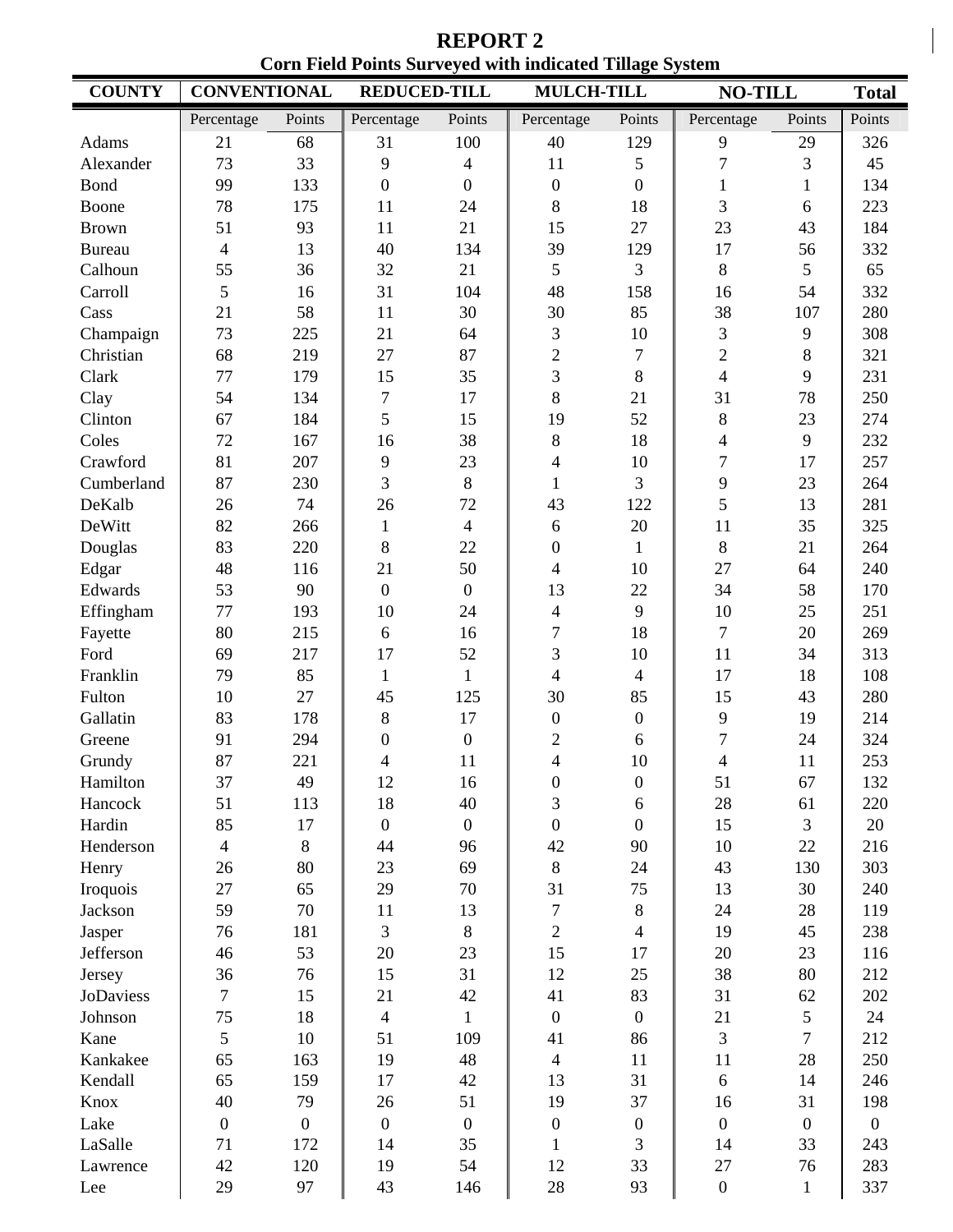| Livingston    | 70               | 144              | 24               | 50               | $\overline{2}$   | 5                | 4                | 8              | 207   |
|---------------|------------------|------------------|------------------|------------------|------------------|------------------|------------------|----------------|-------|
| Logan         | 21               | 61               | 31               | 90               | 13               | 38               | 35               | 104            | 293   |
| McDonough     | 36               | 94               | 32               | 84               | 20               | 52               | 13               | 33             | 263   |
| McHenry       | 72               | 150              | 12               | 24               | 5                | 11               | 11               | 22             | 207   |
| McLean        | 64               | 161              | 6                | 15               | 15               | 37               | 15               | 37             | 250   |
| Macon         | 89               | 269              | 10               | 29               | $\mathbf{1}$     | $\overline{2}$   | $\mathbf{1}$     | $\overline{2}$ | 302   |
| Macoupin      | 69               | 191              | 17               | 48               | 5                | 13               | 9                | 25             | 277   |
| Madison       | 66               | 96               | 21               | 30               | 3                | 5                | 10               | 14             | 145   |
| Marion        | 71               | 103              | 10               | 15               | $\overline{0}$   | $\overline{0}$   | 19               | 27             | 145   |
| Marshall      | $\overline{2}$   | $\overline{7}$   | 68               | 216              | 19               | 59               | 11               | 36             | 318   |
| Mason         | 5                | 19               | 43               | 148              | 21               | 72               | 31               | 108            | 347   |
| Massac        | 41               | 37               | $\overline{2}$   | $\overline{2}$   | $\boldsymbol{0}$ | $\boldsymbol{0}$ | 57               | 51             | 90    |
| Menard        | 9                | 20               | 35               | 80               | 12               | 27               | 44               | 101            | 228   |
| Mercer        | $\boldsymbol{0}$ | $\boldsymbol{0}$ | 42               | 97               | 10               | 22               | 48               | 110            | 229   |
| Monroe        | 68               | 81               | 24               | 29               | $\overline{4}$   | 5                | 3                | $\overline{4}$ | 119   |
| Montgomery    | 67               | 158              | 23               | 53               | 5                | 11               | 6                | 13             | 235   |
| Morgan        | 60               | 241              | 20               | 79               | $\mathbf{1}$     | 6                | 19               | 77             | 403   |
| Moultrie      | 72               | 202              | 20               | 57               | $\overline{7}$   | 19               | $\boldsymbol{0}$ | $\mathbf{1}$   | 279   |
| Ogle          | 38               | 124              | 31               | 103              | 22               | 72               | 9                | 29             | 328   |
| Peoria        | 6                | 16               | 34               | 88               | 26               | 68               | 33               | 85             | 257   |
| Perry         | 15               | 18               | 32               | 40               | 17               | 21               | 36               | 45             | 124   |
| Piatt         | 78               | 261              | 15               | 49               | 6                | 19               | $\overline{c}$   | 6              | 335   |
| Pike          | 58               | 138              | 28               | 68               | 11               | 26               | 3                | 7              | 239   |
| Pope          | 33               | 13               | $\boldsymbol{0}$ | $\boldsymbol{0}$ | 5                | $\overline{2}$   | 63               | 25             | 40    |
| Pulaski       | 47               | 30               | 11               | $\overline{7}$   | 17               | 11               | 25               | 16             | 64    |
| Putnam        | $\overline{7}$   | 9                | 55               | 71               | 19               | 24               | 19               | 25             | 129   |
| Randolph      | 81               | 134              | 11               | 18               | $\tau$           | 12               | $\mathbf{1}$     | $\mathbf{1}$   | 165   |
| Richland      | 63               | 139              | $\boldsymbol{0}$ | $\mathbf{1}$     | 7                | 16               | 30               | 66             | 222   |
| Rock Island   | 12               | 25               | 24               | 49               | 12               | 24               | 51               | 104            | 202   |
| St. Clair     | 96               | 137              | $\mathbf{1}$     | $\overline{2}$   | $\mathbf{1}$     | $\mathbf{1}$     | $\mathbf{1}$     | $\overline{2}$ | 142   |
| Saline        | 45               | 62               | 12               | 17               | 4                | 6                | 39               | 54             | 139   |
| Sangamon      | 57               | 154              | 18               | 49               | 8                | 21               | 17               | 47             | 271   |
| Schuyler      | 38               | 108              | 27               | 77               | 24               | 69               | 10               | 28             | 282   |
| Scott         | $\overline{7}$   | 18               | 49               | 119              | 26               | 63               | 17               | 42             | 242   |
| Shelby        | 74               | 310              | 24               | 102              | $\mathbf{1}$     | $\overline{4}$   | $\boldsymbol{0}$ | $\mathbf{1}$   | 417   |
| <b>Stark</b>  | $\mathbf{1}$     | $\overline{4}$   | 64               | 212              | 23               | 75               | 12               | 39             | 330   |
| Stephenson    | 24               | 77               | 26               | 86               | 34               | 111              | 16               | 51             | 325   |
| Tazewell      | 21               | 50               | 34               | 79               | 23               | 54               | 22               | 51             | 234   |
| Union         | 27               | 12               | $\boldsymbol{0}$ | $\boldsymbol{0}$ | $\sqrt{2}$       | $\mathbf{1}$     | 70               | 31             | 44    |
| Vermilion     | 97               | 231              | $\overline{c}$   | 5                | $\boldsymbol{0}$ | $\boldsymbol{0}$ | $\overline{0}$   | $\mathbf{1}$   | 237   |
| Wabash        | 45               | 101              | 19               | 44               | 18               | 41               | 18               | 40             | 226   |
| Warren        | 14               | 31               | 26               | 59               | 29               | 65               | 30               | 68             | 223   |
| Washington    | 49               | 112              | 23               | 52               | 3                | 6                | 25               | 57             | 227   |
| Wayne         | 20               | 26               | 30               | 38               | 15               | 19               | 35               | 45             | 128   |
| White         | 32               | 58               | $\boldsymbol{0}$ | $\boldsymbol{0}$ | $\mathbf{1}$     | $\overline{2}$   | 67               | 123            | 183   |
| Whiteside     | 23               | 72               | 29               | 90               | 22               | 68               | 26               | 80             | 310   |
| Will          | 62               | 81               | 13               | 17               | $\overline{4}$   | 5                | 21               | 27             | 130   |
| Williamson    | 10               | 5                | 35               | 17               | 12               | 6                | 43               | 21             | 49    |
| Winnebago     | 21               | 75               | 29               | 103              | 25               | 89               | 26               | 94             | 361   |
| Woodford      | 48               | 105              | 33               | 72               | 6                | 12               | 13               | 28             | 217   |
| <b>TOTALS</b> | 47.9%            | 10681            | 21.9%            | 4893             | 13.5%            | 3023             | 16.7%            | 3723           | 22320 |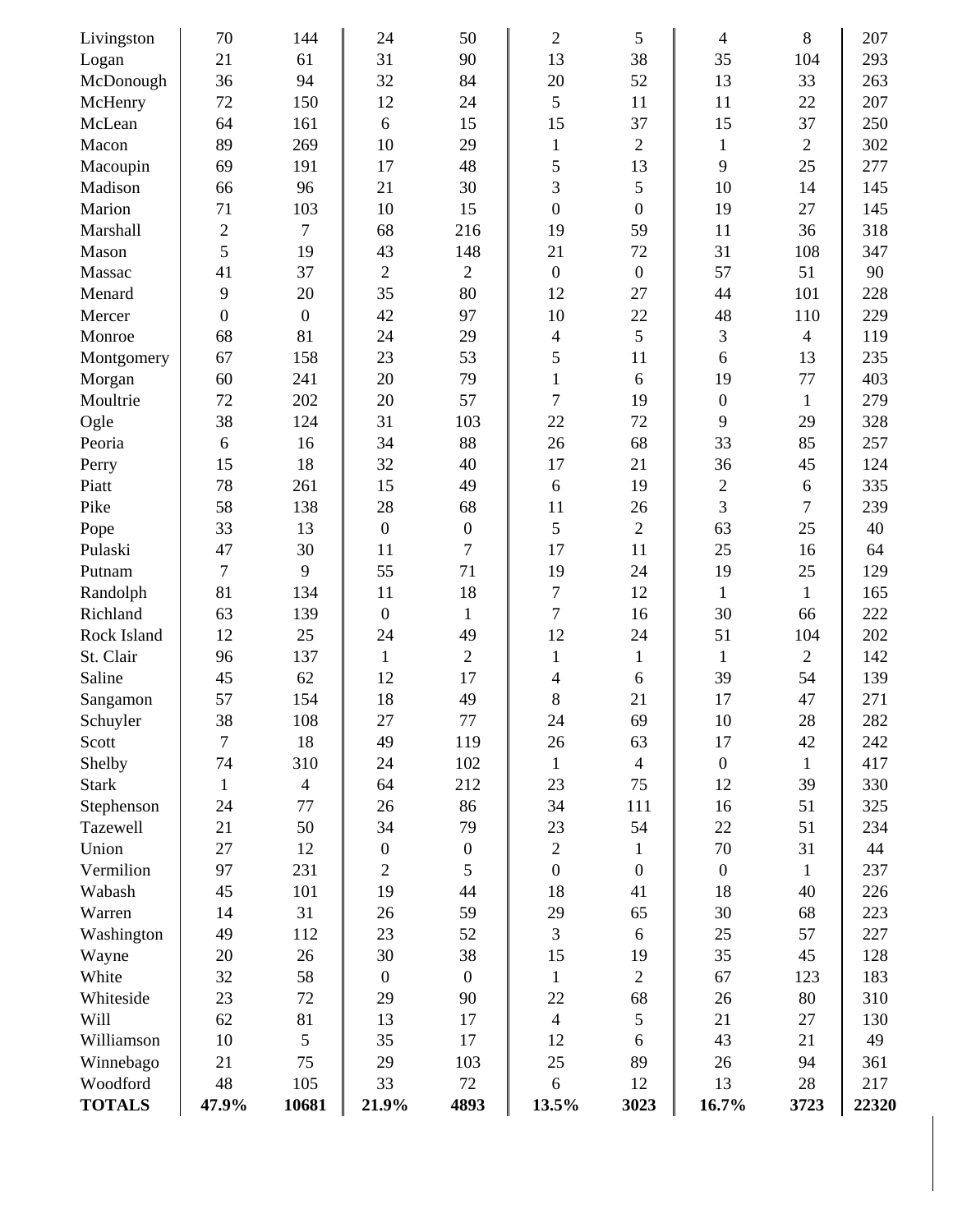**REPORT 3 Soybean Field Points Surveyed with indicated Tillage System** 

| <b>COUNTY</b> | <b>CONVENTIONAL</b> |                  | <b>REDUCED-TILL</b> |                  | boyotan Fitiu I omis bui vtytu with muitattu Tinage bysitin<br><b>MULCH-TILL</b> |                  |                  | <b>NO-TILL</b>   |                        |
|---------------|---------------------|------------------|---------------------|------------------|----------------------------------------------------------------------------------|------------------|------------------|------------------|------------------------|
|               |                     |                  |                     |                  |                                                                                  | Points           |                  | Points           | <b>Total</b><br>Points |
|               | Percentage          | Points           | Percentage          | Points           | Percentage                                                                       |                  | Percentage       |                  |                        |
| Adams         | 3                   | 10               | 6                   | 17               | 37                                                                               | 107              | 54               | 156              | 290                    |
| Alexander     | 23                  | 18               | 9                   | $\overline{7}$   | 10                                                                               | 8                | 57               | 44               | 77                     |
| <b>Bond</b>   | 55                  | 87               | 5                   | $8\,$            | $\mathbf{0}$                                                                     | $\overline{0}$   | 40               | 64               | 159                    |
| Boone         | 18                  | 32               | 13                  | 23               | 17                                                                               | 31               | 52               | 94               | 180                    |
| <b>Brown</b>  | 17                  | 37               | 6                   | 14               | 16                                                                               | 35               | 61               | 136              | 222                    |
| <b>Bureau</b> | $\mathbf{1}$        | $\overline{2}$   | 8                   | 14               | 36                                                                               | 65               | 55               | 100              | 181                    |
| Calhoun       | 18                  | 9                | 33                  | 17               | 10                                                                               | 5                | 39               | 20               | 51                     |
| Carroll       | $\mathfrak{2}$      | $\overline{3}$   | 11                  | 15               | 36                                                                               | 50               | 51               | 71               | 139                    |
| Cass          | 5                   | 11               | 9                   | 21               | 22                                                                               | 52               | 65               | 153              | 237                    |
| Champaign     | 5                   | 15               | 31                  | 84               | 32                                                                               | 86               | 32               | 88               | 273                    |
| Christian     | 22                  | 41               | 44                  | 82               | 10                                                                               | 18               | 24               | 45               | 186                    |
| Clark         | 14                  | 35               | 30                  | 73               | 14                                                                               | 33               | 42               | 102              | 243                    |
| Clay          | 15                  | 43               | 5                   | 14               | 6                                                                                | 17               | 75               | 222              | 296                    |
| Clinton       | 29                  | 69               | 5                   | 12               | 26                                                                               | 60               | 40               | 94               | 235                    |
| Coles         | 13                  | 28               | 40                  | 85               | 16                                                                               | 34               | 31               | 66               | 213                    |
| Crawford      | 16                  | 40               | 18                  | 46               | 16                                                                               | 41               | 51               | 131              | 258                    |
| Cumberland    | 22                  | 71               | 17                  | 53               | 6                                                                                | 19               | 55               | 174              | 317                    |
| DeKalb        | 6                   | 10               | 6                   | 9                | 59                                                                               | 92               | 29               | 46               | 157                    |
| DeWitt        | 10                  | 26               | 28                  | 76               | 28                                                                               | 75               | 34               | 92               | 269                    |
| Douglas       | 18                  | 42               | 36                  | 85               | $\overline{2}$                                                                   | 5                | 43               | 101              | 233                    |
| Edgar         | $\overline{7}$      | 16               | 21                  | 45               | 10                                                                               | 21               | 63               | 137              | 219                    |
| Edwards       | 9                   | 16               | $\boldsymbol{0}$    | $\boldsymbol{0}$ | 23                                                                               | 39               | 67               | 114              | 169                    |
| Effingham     | 33                  | 83               | 18                  | 44               | 12                                                                               | 29               | 37               | 93               | 249                    |
| Fayette       | 21                  | 73               | 14                  | 49               | 18                                                                               | 61               | 47               | 161              | 344                    |
| Ford          | 15                  | 43               | 30                  | 88               | 14                                                                               | 41               | 41               | 122              | 294                    |
| Franklin      | 25                  | 58               | $\overline{2}$      | 5                | 9                                                                                | 21               | 64               | 151              | 235                    |
| Fulton        | $\mathbf{1}$        | $\overline{2}$   | $\overline{4}$      | 11               | 24                                                                               | 61               | 71               | 179              | 253                    |
| Gallatin      | 37                  | 70               | 27                  | 51               | $\mathbf{0}$                                                                     | $\boldsymbol{0}$ | 37               | 70               | 191                    |
| Greene        | 25                  | 64               | $\boldsymbol{0}$    | $\boldsymbol{0}$ | 17                                                                               | 44               | 57               | 144              | 252                    |
| Grundy        | 21                  | 47               | 11                  | 23               | 21                                                                               | 45               | 47               | 104              | 219                    |
| Hamilton      | 21                  | 41               | 9                   | 17               | 6                                                                                | 11               | 64               | 122              | 191                    |
| Hancock       | $8\,$               | 19               | 17                  | 42               | 16                                                                               | 39               | 59               | 141              | 241                    |
| Hardin        | 5                   | $\mathbf{1}$     | $\boldsymbol{0}$    | $\overline{0}$   | $\boldsymbol{0}$                                                                 | $\boldsymbol{0}$ | 95               | 19               | 20                     |
| Henderson     | $\mathbf{1}$        | $\mathbf{1}$     | 13                  | 23               | 28                                                                               | 50               | 58               | 103              | 177                    |
| Henry         | 9                   | 24               | 17                  | 45               | 21                                                                               | 54               | 53               | 138              | 261                    |
| Iroquois      | $\overline{2}$      | $\overline{3}$   | $\sqrt{6}$          | 11               | 31                                                                               | 60               | 62               | 119              | 193                    |
| Jackson       | 37                  | 94               | 15                  | 39               | 14                                                                               | 35               | 34               | 87               | 255                    |
| Jasper        | 24                  | 75               | $\overline{4}$      | 12               | $\overline{4}$                                                                   | 13               | 68               | 212              | 312                    |
| Jefferson     | 26                  | 61               | 13                  | 30               | 15                                                                               | 35               | 47               | 112              | 238                    |
| Jersey        | 5                   | 9                | 11                  | 20               | 14                                                                               | 25               | 69               | 122              | 176                    |
| JoDaviess     | $\boldsymbol{0}$    | $\boldsymbol{0}$ | 17                  | 17               | 29                                                                               | 30               | 54               | 56               | 103                    |
|               |                     |                  | 10                  | 5                | 6                                                                                | $\overline{3}$   | 58               | 30               |                        |
| Johnson       | 27                  | 14               |                     |                  |                                                                                  |                  |                  |                  | 52                     |
| Kane          | 3                   | $\overline{4}$   | 17                  | 26               | 42                                                                               | 66               | 39               | 61               | 157                    |
| Kankakee      | 16                  | 32               | 22                  | 43               | 10                                                                               | 20               | 51               | 100              | 195                    |
| Kendall       | 24                  | 53               | 17                  | 37               | 19                                                                               | 42               | 40               | 87               | 219                    |
| Knox          | 12                  | 20               | 10                  | 16               | $8\,$                                                                            | 13               | $70\,$           | 115              | 164                    |
| Lake          | $\boldsymbol{0}$    | $\mathbf{0}$     | $\boldsymbol{0}$    | $\overline{0}$   | $\boldsymbol{0}$                                                                 | $\boldsymbol{0}$ | $\boldsymbol{0}$ | $\boldsymbol{0}$ | $\boldsymbol{0}$       |
| LaSalle       | 25                  | 48               | 25                  | 47               | 12                                                                               | 22               | 38               | 72               | 189                    |
| Lawrence      | 12                  | 30               | 6                   | 14               | 21                                                                               | 52               | 60               | 146              | 242                    |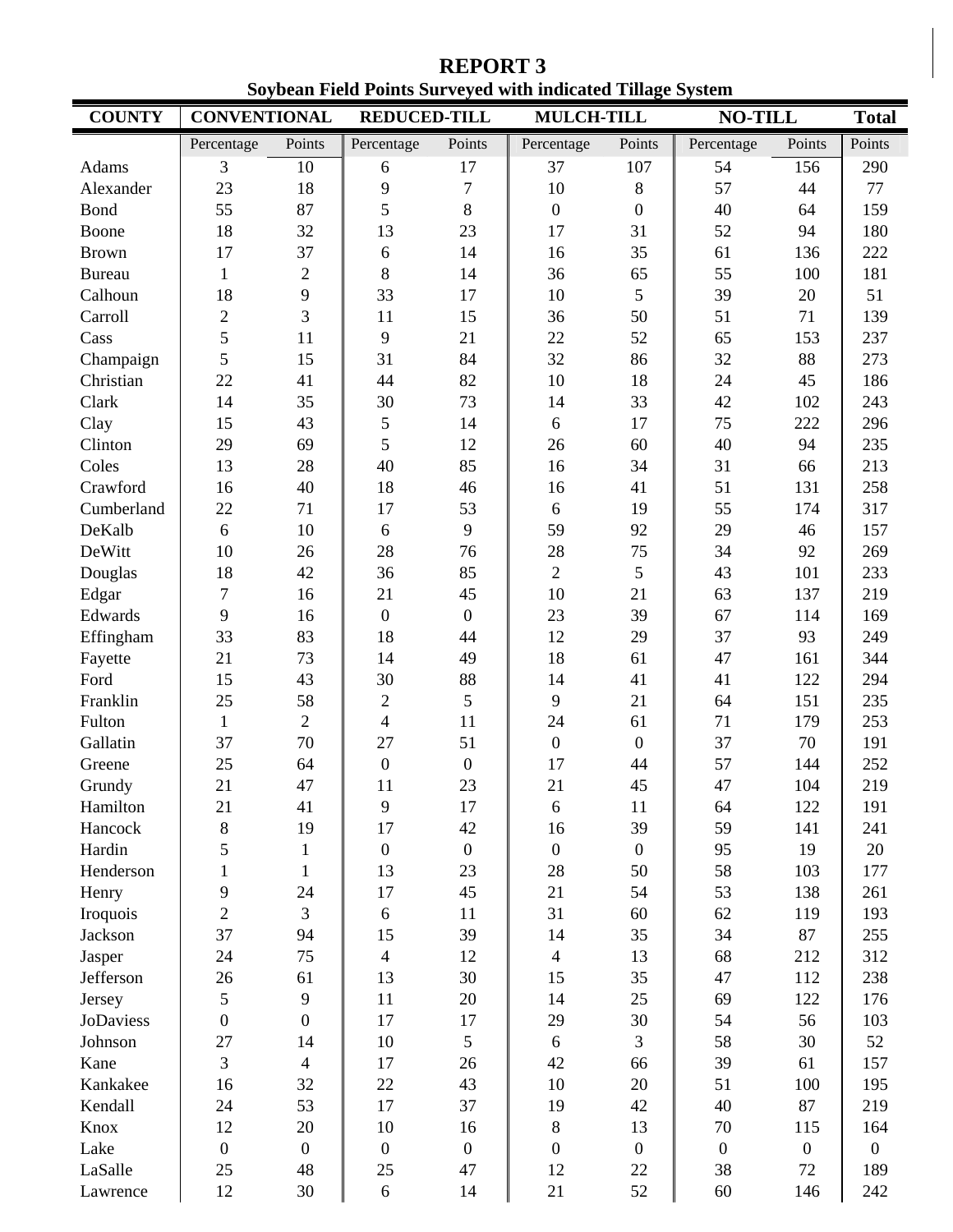| Lee           | $\overline{4}$           | 7                | 21                       | 36               | 34               | 60               | 41    | 71    | 174   |
|---------------|--------------------------|------------------|--------------------------|------------------|------------------|------------------|-------|-------|-------|
| Livingston    | 10                       | 23               | 35                       | 80               | 17               | 39               | 37    | 85    | 227   |
| Logan         | $\mathbf{1}$             | 4                | 23                       | 61               | 22               | 59               | 54    | 147   | 271   |
| McDonough     | $\tau$                   | 14               | 23                       | 46               | 28               | 57               | 42    | 85    | 202   |
| McHenry       | 31                       | 41               | $\overline{\mathcal{A}}$ | 5                | 9                | 12               | 56    | 75    | 133   |
| McLean        | 9                        | 20               | 4                        | 8                | 45               | 99               | 43    | 95    | 222   |
| Macon         | 37                       | 91               | 35                       | 85               | 9                | 21               | 19    | 46    | 243   |
| Macoupin      | 18                       | 31               | 24                       | 42               | 8                | 14               | 50    | 87    | 174   |
| Madison       | 13                       | 22               | 41                       | 67               | 15               | 24               | 32    | 52    | 165   |
| Marion        | 16                       | 31               | 18                       | 34               | $\overline{4}$   | 8                | 62    | 121   | 194   |
| Marshall      | $\boldsymbol{0}$         | $\mathbf{1}$     | 9                        | 20               | 64               | 134              | 27    | 56    | 211   |
| Mason         | 3                        | 5                | 26                       | 49               | 20               | 37               | 51    | 96    | 187   |
| Massac        | 11                       | 15               | 4                        | 5                | $\mathbf{1}$     | $\mathbf{1}$     | 85    | 115   | 136   |
| Menard        | $\overline{2}$           | 5                | 26                       | 54               | 16               | 33               | 55    | 114   | 206   |
| Mercer        | $\overline{0}$           | $\boldsymbol{0}$ | $\tau$                   | 13               | 10               | 20               | 83    | 166   | 199   |
| Monroe        | 19                       | 23               | 36                       | 43               | 22               | 26               | 22    | 26    | 118   |
| Montgomery    | $\overline{4}$           | 7                | 15                       | 28               | 32               | 60               | 49    | 93    | 188   |
| Morgan        | 27                       | 93               | 12                       | 39               | 17               | 58               | 44    | 149   | 339   |
| Moultrie      | $8\,$                    | 17               | 26                       | 57               | 43               | 95               | 24    | 54    | 223   |
| Ogle          | 11                       | 21               | 27                       | 50               | 22               | 42               | 40    | 75    | 188   |
| Peoria        | 3                        | $8\,$            | 15                       | 37               | 19               | 48               | 63    | 159   | 252   |
| Perry         | 6                        | 13               | 23                       | 51               | 6                | 13               | 65    | 144   | 221   |
| Piatt         | 13                       | 36               | 29                       | 81               | 26               | 72               | 32    | 90    | 279   |
| Pike          | 9                        | 15               | 17                       | 28               | 14               | 23               | 60    | 98    | 164   |
| Pope          | 38                       | 30               | $\boldsymbol{0}$         | $\boldsymbol{0}$ | $\boldsymbol{0}$ | $\boldsymbol{0}$ | 63    | 50    | 80    |
| Pulaski       | 16                       | 12               | 5                        | $\overline{4}$   | 12               | 9                | 67    | 51    | 76    |
| Putnam        | $\mathbf{1}$             | $\mathbf{1}$     | 33                       | 29               | 27               | 24               | 39    | 34    | 88    |
| Randolph      | 21                       | 45               | 15                       | 32               | 9                | 19               | 56    | 123   | 219   |
| Richland      | 9                        | 23               | $\mathbf{1}$             | $\overline{2}$   | 12               | 30               | 78    | 193   | 248   |
| Rock Island   | $\overline{\mathcal{L}}$ | $8\,$            | 9                        | 16               | 19               | 34               | 68    | 123   | 181   |
| St. Clair     | 29                       | 34               | 23                       | 27               | $\overline{7}$   | $8\,$            | 41    | 47    | 116   |
| Saline        | 15                       | 29               | 15                       | 29               | 4                | 8                | 66    | 131   | 197   |
| Sangamon      | 19                       | 36               | 25                       | 48               | 15               | 29               | 42    | 81    | 194   |
| Schuyler      | 4                        | 12               | 9                        | 27               | 40               | 119              | 46    | 136   | 294   |
| Scott         | $\boldsymbol{0}$         | $\boldsymbol{0}$ | 4                        | $\tau$           | 24               | 44               | 72    | 129   | 180   |
| Shelby        | 18                       | 62               | 47                       | 165              | 11               | 40               | 25    | 87    | 354   |
| <b>Stark</b>  | $\boldsymbol{0}$         | $\boldsymbol{0}$ | 18                       | 43               | 28               | 69               | 54    | 132   | 244   |
| Stephenson    | 3                        | 6                | 10                       | 18               | 33               | 61               | 54    | 99    | 184   |
| Tazewell      | $\overline{2}$           | 3                | 24                       | 48               | 23               | 46               | 51    | 101   | 198   |
| Union         | 20                       | 17               | 5                        | $\overline{4}$   | 3                | $\overline{3}$   | 72    | 63    | 87    |
| Vermilion     | 30                       | 64               | 15                       | 31               | 6                | 13               | 49    | 104   | 212   |
| Wabash        | 7                        | 19               | 16                       | 42               | 31               | 80               | 45    | 117   | 258   |
| Warren        | $\mathbf{1}$             | 3                | 3                        | 6                | 28               | 62               | 68    | 148   | 219   |
| Washington    | 12                       | 33               | 15                       | 43               | 21               | 59               | 52    | 148   | 283   |
| Wayne         | 10                       | 18               | $\sqrt{6}$               | 10               | 18               | 31               | 66    | 113   | 172   |
| White         | 15                       | 31               | $\overline{c}$           | 5                | $\tau$           | 14               | 77    | 163   | 213   |
| Whiteside     | 5                        | $\tau$           | 15                       | 22               | 6                | 9                | 74    | 110   | 148   |
| Will          | 26                       | 44               | 16                       | 27               | 5                | 8                | 53    | 90    | 169   |
| Williamson    | 26                       | 27               | 12                       | 12               | 12               | 12               | 50    | 51    | 102   |
| Winnebago     | $\sqrt{2}$               | $\overline{4}$   | 22                       | 52               | 26               | 62               | 50    | 119   | 237   |
| Woodford      | 11                       | 21               | 19                       | 35               | 26               | 50               | 44    | 83    | 189   |
| <b>TOTALS</b> | 13.8%                    | 2762             | 16.5%                    | 3318             | 18.7%            | 3763             | 51.0% | 10241 | 20084 |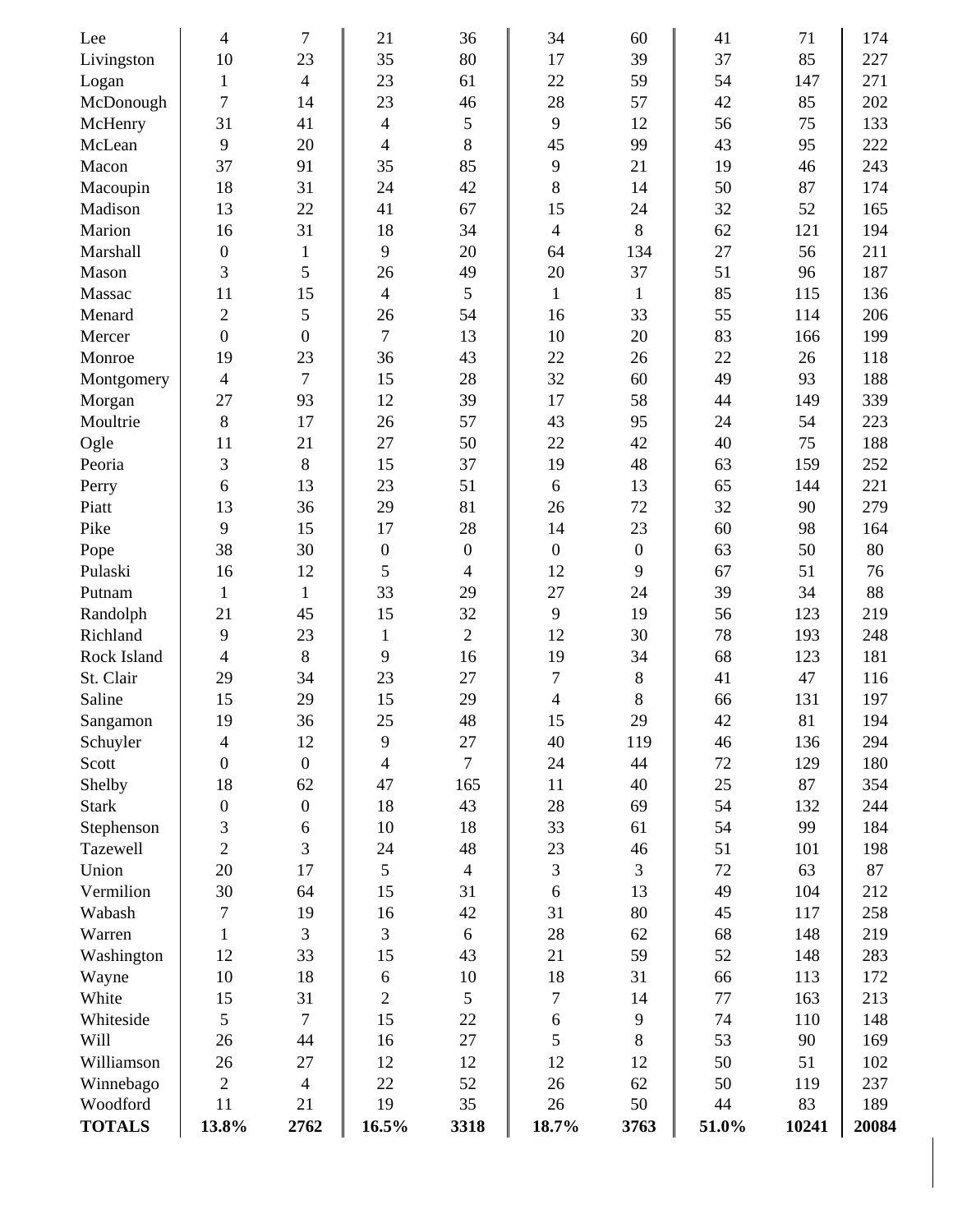**COUNTY CONVENTIONAL REDUCED-TILL MULCH-TILL NO-TILL Total** Percentage Points Percentage Points Percentage Points Percentage Points Points Adams | 0 0 0 0 0 11 4 89 33 37 Alexander | 89 8 | 0 0 | 11 1 | 0 0 | 9 Bond | 45 34 | 0 0 | 0 0 | 55 41 | 75 Boone 60 12 30 6 5 1 5 1 20 Brown | 0 0 0 0 0 0 0 0 100 19 19 Bureau | 0 0 18 2 | 27 3 | 55 6 11 Calhoun 50 1 50 1 0 0 0 0 2 Carroll  $\begin{array}{ccccccc} \vert & 0 & 0 & \vert & 9 & 1 & \vert & 91 & 10 & \vert & 0 & 0 & \vert & 11 \end{array}$ Cass | 0 0 10 3 | 14 4 | 76 22 | 29 Champaign 0 0 0 0 0 0 0 0 100 4 4 Christian 0 0 0 0 0 75 3 25 1 4 Clark 0 0 6 2 63 10 31 5 17 Clay 9 7 1 1 1 18 14 71 54 76 Clinton | 15 20 0 0 0 62 82 23 30 132 Coles 0 0 50 3 17 1 33 2 6 Crawford 9 3 63 22 26 9 3 1 35 Cumberland 11 2 22 4 39 7 28 5 18 DeKalb | 13 1 | 25 2 || 63 5 || 0 0 || 8 DeWitt 0 0 0 0 0 0 0 0 0 Douglas | 80 4 | 0 0 | 20 1 | 0 0 | 5 Edgar 0 0 67 2 33 1 0 0 3 Edwards | 36 15 | 0 0 | 5 2 | 60 25 | 42 Effingham 82 41 0 0 2 1 16 8 50 Fayette | 0 0 | 13 10 | 40 31 | 47 37 | 78 Ford  $\begin{array}{cccccccc} 0 & 0 & 0 & 0 & 0 & 0 & 0 & 100 & 10 & 10 \end{array}$ Franklin | 17 11 | 54 34 | 8 5 | 21 13 | 63 Fulton | 0 0 | 0 0 | 0 0 0 | 100 17 | 17 Gallatin | 54 7 | 8 1 | 0 0 | 38 5 | 13 Greene | 48 11 | 0 0 | 0 0 | 52 12 | 23 Grundy | 100 4 | 0 0 | 0 0 | 0 0 | 4 Hamilton | 4 2 | 19 10 | 28 15 | 49 26 | 53 Hancock 18 4 14 3 5 1 64 14 22 Hardin 0 0 0 0 0 0 0 0 0 Henderson 0 0 100 11 0 0 0 0 11 Henry  $100$  1 0 0 0 0 0 0 0 0 1 Iroquois | 0 0 0 0 0 | 8 1 | 92 11 | 12 Jackson | 38 18 | 15 7 | 13 6 | 34 16 | 47 Jasper | 0 0 10 3 | 3 1 | 86 25 | 29 Jefferson | 3 2 | 2 1 | 88 51 | 7 4 | 58 Jersey | 16 4 | 0 0 | 4 1 | 80 20 | 25 JoDaviess 13 2 20 3 60 9 7 1 15 Johnson 0 0 0 0 0 0 0 0 100 5 5 Kane | 4 1 | 13 3 | 0 0 | 83 20 | 24 Kankakee 57 16 11 3 0 0 32 9 28 Kendall | 14 2 | 64 9 | 7 1 | 14 2 | 14 Knox | 25 1 | 25 1 | 0 0 | 50 2 | 4 Lake 0 0 0 0 0 0 0 0 0 LaSalle | 40 2 | 60 3 || 0 0 || 0 0 || 5 Lawrence 4 2 2 2 1 40 19 53 25 47 Lee | 30 3 | 10 1 | 20 2 | 40 4 | 10

**REPORT 4 Small Grain Field Points Surveyed with indicated Tillage System**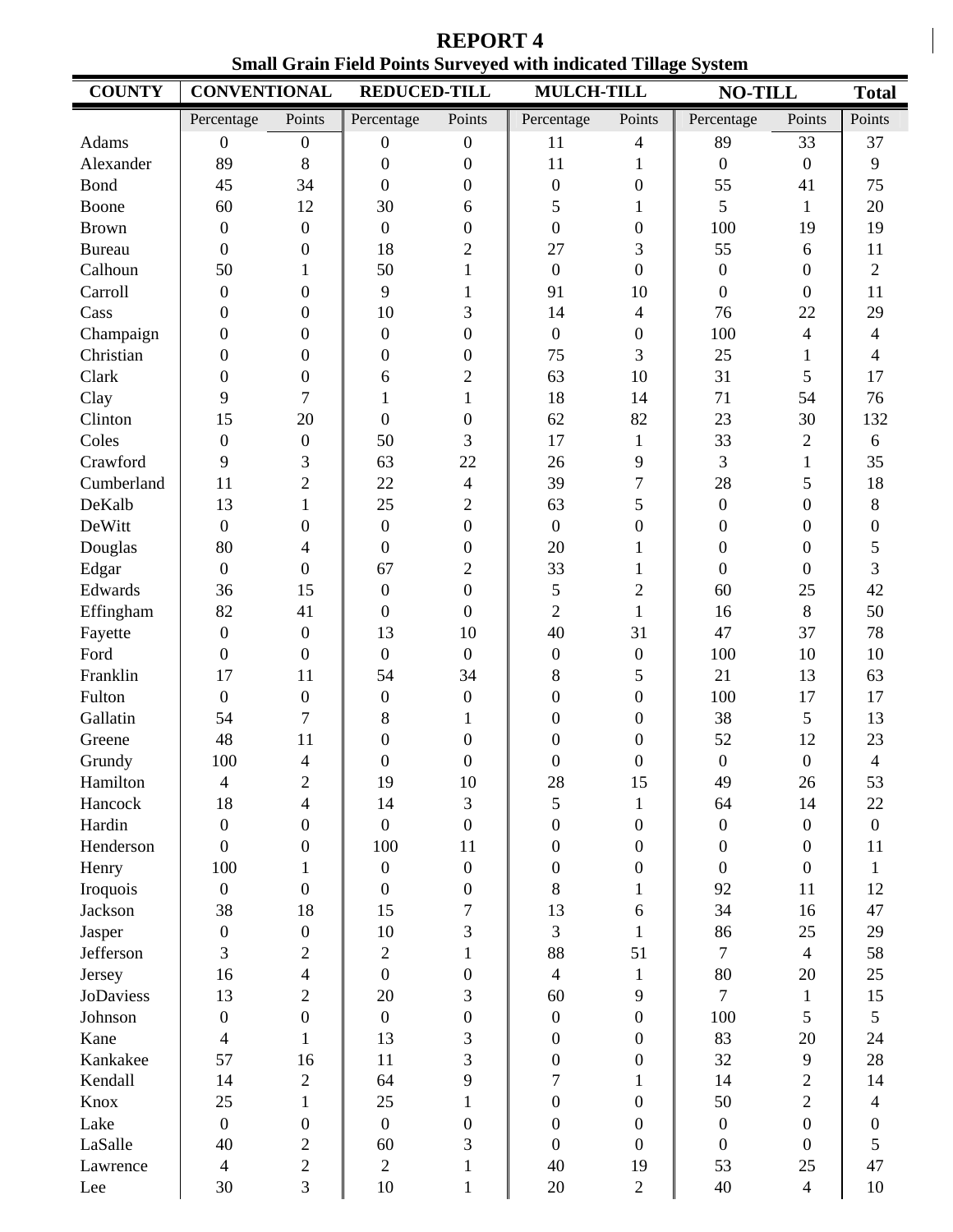| Livingston    | 61               | 11               | 39               | 7                | $\boldsymbol{0}$ | $\boldsymbol{0}$ | $\boldsymbol{0}$ | $\boldsymbol{0}$ | 18             |
|---------------|------------------|------------------|------------------|------------------|------------------|------------------|------------------|------------------|----------------|
| Logan         | $\overline{0}$   | $\overline{0}$   | $\overline{0}$   | $\boldsymbol{0}$ | $\boldsymbol{0}$ | $\boldsymbol{0}$ | 100              | 1                | $\mathbf 1$    |
| McDonough     | $\mathbf{0}$     | $\boldsymbol{0}$ | 14               | 1                | 86               | 6                | $\boldsymbol{0}$ | 0                | 7              |
| McHenry       | 100              | 34               | $\boldsymbol{0}$ | 0                | $\boldsymbol{0}$ | $\boldsymbol{0}$ | $\boldsymbol{0}$ | $\Omega$         | 34             |
| McLean        | $\overline{0}$   | $\boldsymbol{0}$ | $\boldsymbol{0}$ | 0                | $\boldsymbol{0}$ | $\boldsymbol{0}$ | 100              | 2                | 2              |
| Macon         | 100              | 3                | $\boldsymbol{0}$ | 0                | $\boldsymbol{0}$ | $\boldsymbol{0}$ | $\boldsymbol{0}$ | $\boldsymbol{0}$ | 3              |
| Macoupin      | 100              | 13               | $\boldsymbol{0}$ | 0                | $\overline{0}$   | $\boldsymbol{0}$ | $\boldsymbol{0}$ | 0                | 13             |
| Madison       | $\overline{0}$   | $\boldsymbol{0}$ | 5                | 3                | 77               | 44               | 18               | 10               | 57             |
| Marion        | 59               | 41               | 20               | 14               | 1                | $\mathbf{1}$     | 19               | 13               | 69             |
| Marshall      | $\overline{0}$   | $\boldsymbol{0}$ | 9                | 1                | 82               | 9                | 9                | $\mathbf 1$      | 11             |
| Mason         | $\overline{0}$   | $\mathbf{0}$     | 13               | 6                | 31               | 15               | 56               | 27               | 48             |
| Massac        | 0                | 0                | $\boldsymbol{0}$ | $\overline{0}$   | $\boldsymbol{0}$ | $\boldsymbol{0}$ | $\boldsymbol{0}$ | $\boldsymbol{0}$ | $\mathbf{0}$   |
| Menard        | 5                | 1                | 95               | 18               | $\boldsymbol{0}$ | $\boldsymbol{0}$ | $\overline{0}$   | 0                | 19             |
| Mercer        | $\theta$         | $\mathbf{0}$     | $\boldsymbol{0}$ | $\mathbf{0}$     | 100              | 8                | $\boldsymbol{0}$ | $\theta$         | 8              |
| Monroe        | 2                | $\mathfrak{2}$   | 25               | 27               | 31               | 33               | 42               | 44               | 106            |
| Montgomery    | $\overline{0}$   | $\mathbf{0}$     | $\boldsymbol{0}$ | $\boldsymbol{0}$ | $\boldsymbol{0}$ | $\boldsymbol{0}$ | 100              | 24               | 24             |
| Morgan        | $\boldsymbol{0}$ | $\boldsymbol{0}$ | $\boldsymbol{0}$ | 0                | $\boldsymbol{0}$ | $\boldsymbol{0}$ | 100              | 11               | 11             |
| Moultrie      | $\overline{0}$   | $\mathbf{0}$     | 75               | 3                | $\boldsymbol{0}$ | $\boldsymbol{0}$ | 25               | 1                | $\overline{4}$ |
| Ogle          | 52               | 11               | 38               | 8                | 10               | $\overline{c}$   | $\overline{0}$   | $\boldsymbol{0}$ | 21             |
| Peoria        | $\overline{0}$   | $\boldsymbol{0}$ | $\overline{7}$   | 1                | 13               | $\overline{2}$   | 80               | 12               | 15             |
| Perry         | $\mathbf 1$      | 1                | 6                | 5                | 7                | 6                | 86               | 74               | 86             |
| Piatt         | 33               | 1                | $\boldsymbol{0}$ | $\overline{0}$   | 67               | $\overline{2}$   | $\boldsymbol{0}$ | $\boldsymbol{0}$ | 3              |
| Pike          | $\boldsymbol{0}$ | $\mathbf{0}$     | $\boldsymbol{0}$ | 0                | 13               | $\overline{2}$   | 88               | 14               | 16             |
| Pope          | $\boldsymbol{0}$ | $\boldsymbol{0}$ | $\boldsymbol{0}$ | 0                | $\boldsymbol{0}$ | $\boldsymbol{0}$ | 100              | $\overline{2}$   | $\overline{2}$ |
| Pulaski       | 100              | 18               | $\boldsymbol{0}$ | 0                | $\boldsymbol{0}$ | $\boldsymbol{0}$ | $\boldsymbol{0}$ | $\boldsymbol{0}$ | 18             |
| Putnam        | $\mathbf{0}$     | $\boldsymbol{0}$ | 100              | 6                | $\boldsymbol{0}$ | $\boldsymbol{0}$ | $\boldsymbol{0}$ | $\theta$         | 6              |
| Randolph      | 17               | 26               | $\overline{7}$   | 11               | 56               | 87               | 19               | 30               | 154            |
| Richland      | 81               | 35               | $\boldsymbol{0}$ | $\boldsymbol{0}$ | 7                | 3                | 12               | 5                | 43             |
| Rock Island   | 29               | $\overline{2}$   | 14               | 1                | 14               | 1                | 43               | 3                | $\overline{7}$ |
| St. Clair     | 89               | 49               | $\overline{7}$   | 4                | $\overline{c}$   | 1                | $\overline{2}$   | 1                | 55             |
| Saline        | $\boldsymbol{0}$ | $\boldsymbol{0}$ | $\overline{0}$   | 0                | $\boldsymbol{0}$ | $\boldsymbol{0}$ | 100              | 14               | 14             |
| Sangamon      | 0                | $\overline{0}$   | 0                | 0                | 0                | $\boldsymbol{0}$ | 100              | 2                | 2              |
| Schuyler      | $\boldsymbol{0}$ | $\boldsymbol{0}$ | 0                | $\boldsymbol{0}$ | 100              | 40               | $\boldsymbol{0}$ | $\boldsymbol{0}$ | 40             |
| Scott         | $\mathbf{0}$     | $\boldsymbol{0}$ | $\boldsymbol{0}$ | $\boldsymbol{0}$ | 100              | 11               | $\boldsymbol{0}$ | $\boldsymbol{0}$ | 11             |
| Shelby        | 70               | 31               | 30               | 13               | $\overline{0}$   | $\boldsymbol{0}$ | $\boldsymbol{0}$ | $\boldsymbol{0}$ | 44             |
| <b>Stark</b>  | $\overline{0}$   | $\boldsymbol{0}$ | 33               | $\overline{2}$   | 67               | $\overline{4}$   | $\boldsymbol{0}$ | $\overline{0}$   | 6              |
| Stephenson    | $\overline{0}$   | $\mathbf{0}$     | 100              | 21               | $\boldsymbol{0}$ | $\boldsymbol{0}$ | $\boldsymbol{0}$ | 0                | 21             |
| Tazewell      | 17               | $\overline{c}$   | 25               | 3                | 17               | $\overline{2}$   | 42               | 5                | 12             |
| Union         | $\mathbf{0}$     | $\overline{0}$   | $\boldsymbol{0}$ | $\boldsymbol{0}$ | 43               | 3                | 57               | 4                | $\tau$         |
| Vermilion     | 100              | 10               | $\boldsymbol{0}$ | $\boldsymbol{0}$ | $\boldsymbol{0}$ | $\overline{0}$   | $\boldsymbol{0}$ | 0                | 10             |
| Wabash        | $\boldsymbol{0}$ | $\boldsymbol{0}$ | $\boldsymbol{0}$ | $\boldsymbol{0}$ | $\boldsymbol{0}$ | $\boldsymbol{0}$ | $\boldsymbol{0}$ | $\boldsymbol{0}$ | $\mathbf{0}$   |
| Warren        | $\overline{0}$   | $\boldsymbol{0}$ | $\boldsymbol{0}$ | $\boldsymbol{0}$ | $\overline{0}$   | $\overline{0}$   | 100              | 1                | 1              |
| Washington    | 10               | 16               | 72               | 121              | 11               | 19               | $\overline{7}$   | 11               | 167            |
| Wayne         | 11               | $\overline{4}$   | 46               | 16               | 37               | 13               | 6                | $\overline{2}$   | 35             |
| White         | $\boldsymbol{0}$ | $\boldsymbol{0}$ | $\boldsymbol{0}$ | $\boldsymbol{0}$ | $\boldsymbol{0}$ | $\boldsymbol{0}$ | 100              | 58               | 58             |
| Whiteside     | 100              | 8                | $\boldsymbol{0}$ | $\boldsymbol{0}$ | $\boldsymbol{0}$ | $\boldsymbol{0}$ | $\boldsymbol{0}$ | $\overline{0}$   | 8              |
| Will          | 56               | 9                | 19               | 3                | 6                | 1                | 19               | 3                | 16             |
| Williamson    | $\boldsymbol{0}$ | $\boldsymbol{0}$ | 100              | 1                | $\boldsymbol{0}$ | $\boldsymbol{0}$ | $\boldsymbol{0}$ | $\boldsymbol{0}$ | 1              |
| Winnebago     | $\overline{0}$   | $\mathbf{0}$     | $\boldsymbol{0}$ | $\overline{0}$   | 98               | 40               | $\overline{2}$   | 1                | 41             |
| Woodford      | $\boldsymbol{0}$ | $\overline{0}$   | $\overline{7}$   | 1                | $\boldsymbol{0}$ | $\boldsymbol{0}$ | 93               | 13               | 14             |
| <b>TOTALS</b> | 21.9%            | 569              | 17.3%            | 450              | 25.3%            | 657              | 35.5%            | 924              | 2600           |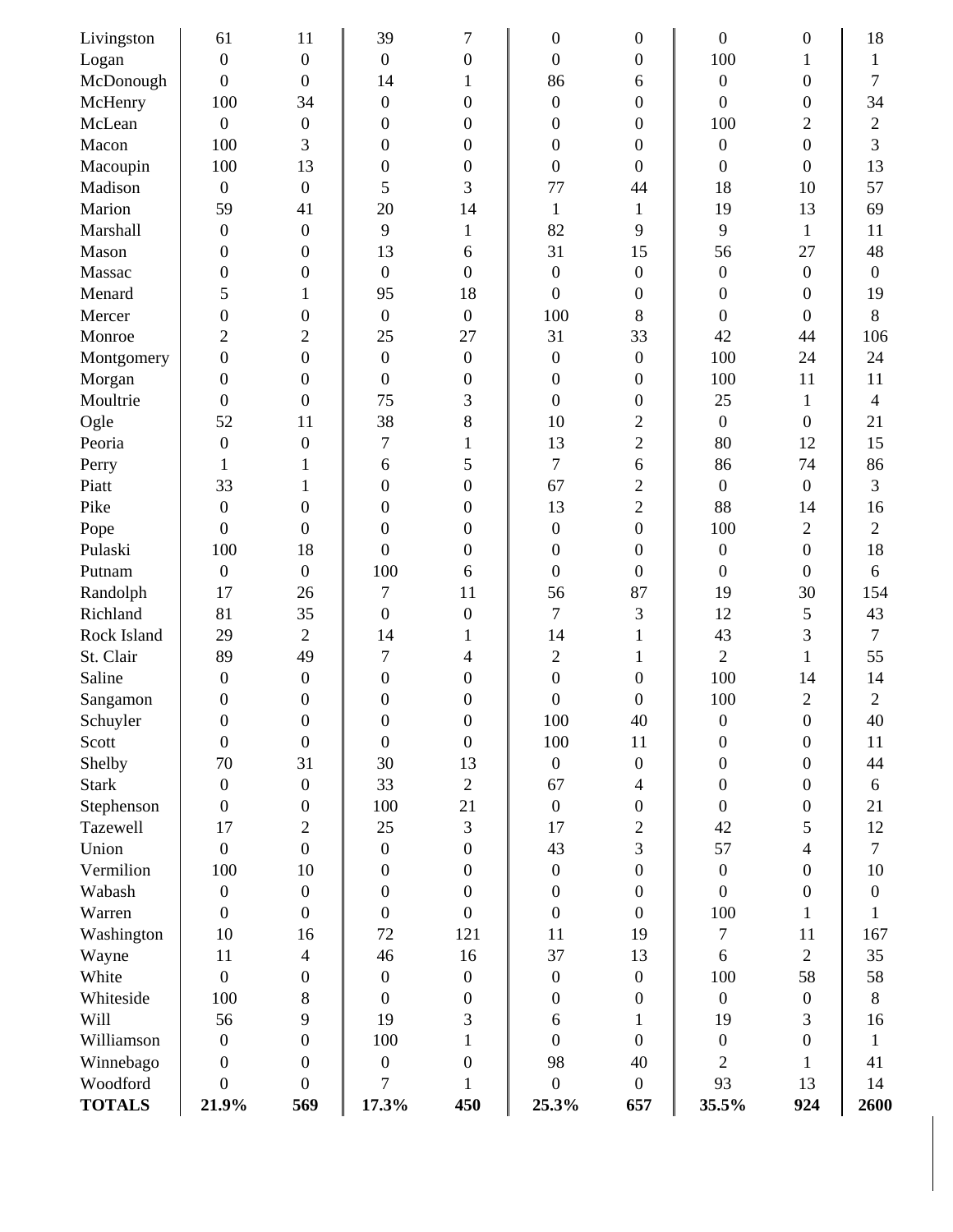# **REPORT 5**

 $\overline{\phantom{a}}$ 

Percent (Number) of Fields Surveyed With Indicated Ephemeral Erosion

| <b>COUNTY</b>      | <b>YES</b>               |                  | N <sub>O</sub> |                  | <b>Total</b>     |  |
|--------------------|--------------------------|------------------|----------------|------------------|------------------|--|
|                    | Percentage               | Points           | Percentage     | Points           | Points           |  |
| Adams              | 39                       | 285              | 61             | 453              | 738              |  |
| Alexander          | $\overline{2}$           | 3                | 98             | 140              | 143              |  |
| <b>Bond</b>        | 9                        | 40               | 91             | 404              | 444              |  |
| Boone              | 10                       | 50               | 90             | 452              | 502              |  |
| <b>Brown</b>       | 66                       | 360              | 34             | 183              | 543              |  |
| <b>Bureau</b>      | 21                       | 114              | 79             | 427              | 541              |  |
| Calhoun            | 18                       | 44               | 82             | 205              | 249              |  |
| Carroll            | 18                       | 101              | 82             | 466              | 567              |  |
| Cass               | 43                       | 270              | 57             | 362              | 632              |  |
| Champaign          | 12                       | 71               | 88             | 535              | 606              |  |
| Christian          | $\overline{2}$           | 13               | 98             | 529              | 542              |  |
| Clark              | 21                       | 106              | 79             | 393              | 499              |  |
| Clay               | 11                       | 75               | 89             | 630              | 705              |  |
| Clinton            | $\overline{0}$           | $\boldsymbol{0}$ | 100            | 708              | 708              |  |
| Coles              | 19                       | 90               | 81             | 377              | 467              |  |
| Crawford           | 35                       | 212              | 65             | 397              | 609              |  |
| Cumberland         | 10                       | 64               | 90             | 599              | 663              |  |
| DeKalb             | 9                        | 45               | 91             | 437              | 482              |  |
| DeWitt             | 6                        | 36               | 94             | 573              | 609              |  |
| Douglas            | $\overline{3}$           | 15               | 97             | 495              | 510              |  |
| Edgar              | 16                       | 77               | 84             | 400              | 477              |  |
| Edwards            | 29                       | 132              | 71             | 317              | 449              |  |
| Effingham          | 16                       | 98               | 84             | 518              | 616              |  |
| Fayette            | 18                       | 139              | 82             | 648              | 787              |  |
| Ford               | 9                        | 56               | 91             | 583              | 639              |  |
| Franklin           | $\mathbf{1}$             | $\overline{4}$   | 99             | 517              | 521              |  |
| Fulton             | 40                       | 250              | 60             | 372              | 622              |  |
| Gallatin           | 60                       | 264              | 40             | 176              | 440              |  |
| Greene             | 29                       | 192              | 71             | 478              | 670              |  |
| Grundy             | $\boldsymbol{0}$         | $\overline{c}$   | 100            | 491              | 493              |  |
| Hamilton           | 14                       | 70               | 86             | 420              | 490              |  |
| Hancock            | 43                       | 229              | 57             | 300              | 529              |  |
| Hardin             | 31                       | 40               | 69             | 88               | 128              |  |
| Henderson          | 60                       | 276              | 40             | 187              | 463              |  |
| Henry              | 6                        | 40               | 94             | 582              | 622              |  |
| Iroquois           | 8                        | 37               | 92             | 419              | 456              |  |
| Jackson            | 56                       | 331              | 44             | 262              | 593              |  |
| Jasper             | 24                       | 151              | 76             | 470              | 621              |  |
| Jefferson          | 54                       | 312              | 46             | 261              | 573              |  |
| Jersey             | 23                       | 104              | 77             | 345              | 449              |  |
| JoDaviess          | 61                       | 284              | 39             | 183              | 467              |  |
| Johnson            | $\overline{\mathcal{L}}$ | $\overline{7}$   | 96             | 184              | 191              |  |
| Kane               | $\overline{\mathcal{L}}$ | 18               | 96             | 410              | 428              |  |
| Kankakee           | $\mathbf{1}$             | $\overline{4}$   | 99             | 498              | 502              |  |
| Kendall            | $\overline{c}$           | 9                | 98             | 509              | 518              |  |
| Knox               | 41                       | 163              | 59             | 239              | 402              |  |
| Lake               | $\boldsymbol{0}$         | $\boldsymbol{0}$ | $\overline{0}$ | $\boldsymbol{0}$ | $\boldsymbol{0}$ |  |
| LaSalle            | 21                       | 95               | 79             | 361              | 456              |  |
| Lawrence           | 39                       | 234              | 61             | 364              | 598              |  |
| Lee                | 7                        | 37               | 93             | 503              | 540              |  |
| Livingston         | $\overline{4}$           | 19               | 96             | 445              | 464              |  |
| Logan<br>McDonough | 13<br>14                 | 75<br>70         | 87<br>86       | 508<br>438       | 583<br>508       |  |
|                    |                          |                  |                |                  |                  |  |